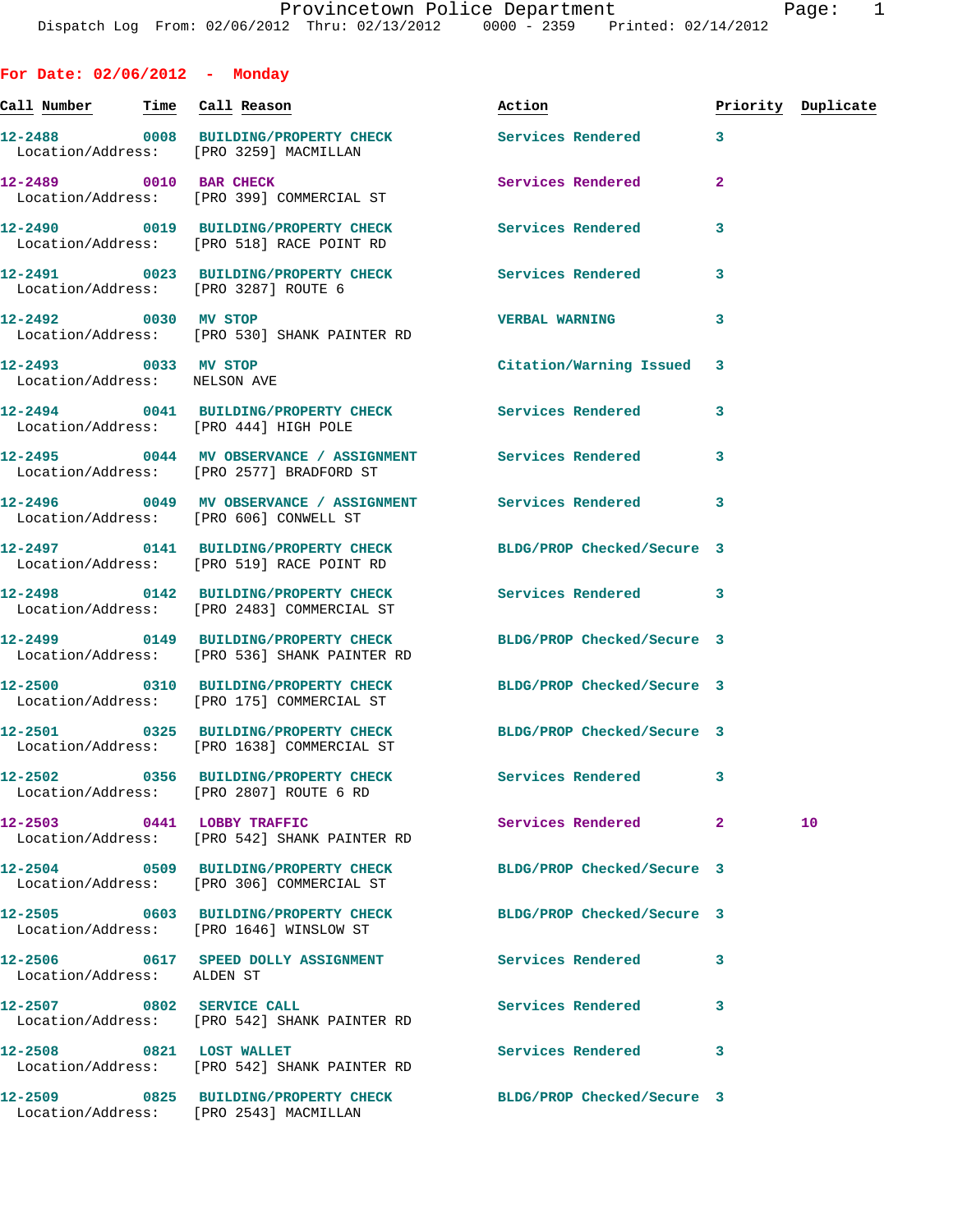**12-2511 0855 MV STOP VERBAL WARNING 3**  Location/Address: [PRO 2513] ROUTE 6

Location/Address: [PRO 539] SHANK PAINTER RD

Location/Address: [PRO 2206] COMMERCIAL ST

Location/Address: [PRO 3671] COMMERCIAL ST

Location/Address: [PRO 1600] RACE RD

Location/Address: [PRO 1669] BRADFORD ST

Location/Address: [PRO 3287] ROUTE 6

Location/Address: SCHUELER BLVD

Location/Address: ALDEN ST

**12-2512 0857 ALARM - FIRE Services Rendered 1** 

**12-2513 0912 BUILDING/PROPERTY CHECK BLDG/PROP Checked/Secure 3** 

**12-2515 0919 ALARM - GENERAL Services Rendered 1** 

**12-2514 0924 NOAH SHENK'S BELONGINGS Services Rendered 3**  Location/Address: [PRO 542] SHANK PAINTER RD

**12-2516 1015 FOLLOW UP Services Rendered 2**  Location/Address: [PRO 2543] MACMILLAN WHARF

**12-2517 1031 BUILDING/PROPERTY CHECK BLDG/PROP Checked/Secure 3**  Location/Address: [PRO 3317] CEMETERY RD

Location/Address: [PRO 2702] COMMERCIAL ST

Location/Address: [PRO 542] SHANK PAINTER RD

Location/Address: [PRO 182] COMMERCIAL ST

Location/Address: [PRO 2647] SHANK PAINTER RD

**12-2524 1308 ANIMAL CALL Services Rendered 2**  Location/Address: [PRO 3296] SHANK PAINTER RD

**12-2525 1534 MV OBSERVANCE / ASSIGNMENT BLDG/PROP Checked/Secure 3** 

**12-2526 1620 TRAFFIC CONTROL GONE ON ARRIVAL 3**  Location/Address: COMMERCIAL ST + FRANKLIN ST

**12-2527 1652 ASSIST AGENCY / MUTUAL AID No Action Required 3**  Location/Address: [PRO 2754] ROUTE 6

**12-2528 1700 SERVICE CALL Services Rendered 3**  Location/Address: [PRO 542] SHANK PAINTER RD

Location: [PRO 3672] TOWN LINE

**12-2531 1919 ADVISE WATER DEPT Services Rendered 3** 

**12-2532 1940 SPEED DOLLY ASSIGNMENT Services Rendered 3** 

**12-2533 2007 BUILDING/PROPERTY CHECK BLDG/PROP Checked/Secure 3**  Location/Address: [PRO 519] RACE POINT RD

**12-2520 1108 DISABLING FIRE ALARM Services Rendered 1** 

**12-2521 1114 911 GENERAL Services Rendered 1** 

**12-2518 1118 FOLLOW UP Services Rendered 2** 

**12-2522 1230 MEDICAL EMERGENCY Transported to Hospital 1** 

**12-2523 1243 911 MISDIAL Unfounded 1** 

**12-2529 1903 MV STOP VERBAL WARNING 3** 

**12-2530 1908 BUILDING/PROPERTY CHECK BLDG/PROP Checked/Secure 3**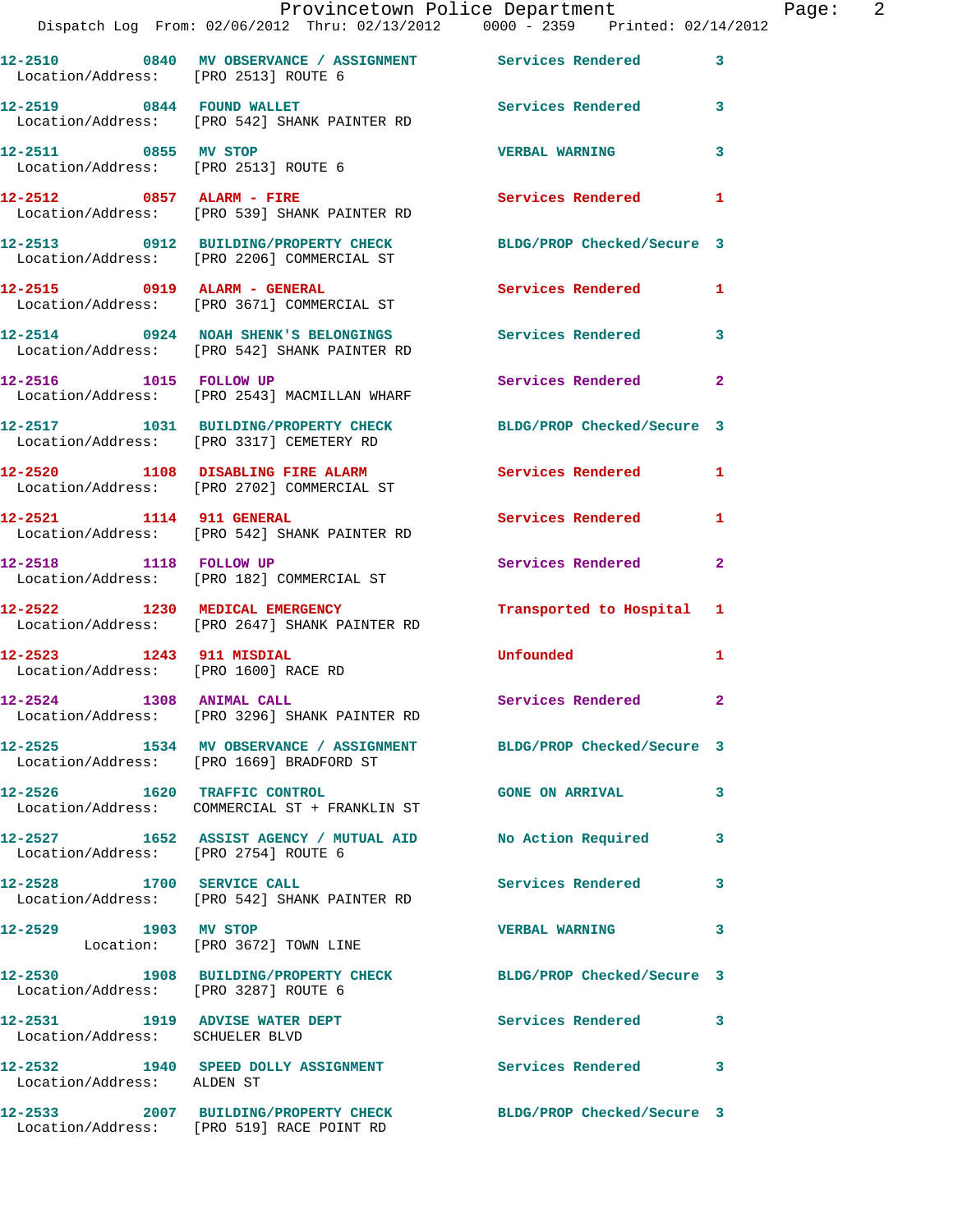|                                        | 12-2534 2044 MV OBSERVANCE / ASSIGNMENT Services Rendered<br>Location/Address: [PRO 2521] ROUTE 6              |                            | 3            |    |
|----------------------------------------|----------------------------------------------------------------------------------------------------------------|----------------------------|--------------|----|
| 12-2535 2053 MV STOP                   | Location/Address: ROUTE 6 + CONWELL ST                                                                         | <b>VERBAL WARNING</b>      | 3            |    |
|                                        | 12-2536 2115 COMPLAINT<br>Location/Address: [PRO 2965] COMMERCIAL ST                                           | SPOKEN TO                  | 3            |    |
|                                        | 12-2537 2126 ASSIST CITIZEN<br>Location/Address: [PRO 542] SHANK PAINTER RD                                    | Services Rendered 3        |              |    |
| Location/Address: COMMERCIAL ST        | 12-2538 2210 BUILDING/PROPERTY CHECK BLDG/PROP Checked/Secure 3                                                |                            |              |    |
|                                        | 12-2539 2330 BUILDING/PROPERTY CHECK BLDG/PROP Checked/Secure 3<br>Location/Address: [PRO 306] COMMERCIAL ST   |                            |              |    |
| Location/Address: [PRO 2513] ROUTE 6   | 12-2540 2334 MV OBSERVANCE / ASSIGNMENT Services Rendered                                                      |                            | 3            |    |
| 12-2541 2340 MV STOP                   | Location/Address: ROUTE 6 + SNAIL RD                                                                           | VERBAL WARNING 3           |              |    |
| Location/Address: [PRO 444] HIGH POLE  | 12-2542 2349 BUILDING/PROPERTY CHECK BLDG/PROP Checked/Secure 3                                                |                            |              |    |
| For Date: $02/07/2012$ - Tuesday       |                                                                                                                |                            |              |    |
|                                        | 12-2543 0016 BUILDING/PROPERTY CHECK BLDG/PROP Checked/Secure 3<br>Location/Address: [PRO 545] SHANKPAINTER RD |                            |              |    |
|                                        | 12-2544 0035 MV OBSERVANCE / ASSIGNMENT Services Rendered<br>Location/Address: BRADFORD ST + RYDER ST          |                            | 3            |    |
|                                        | 12-2545 0059 MV STOP<br>Location/Address: [PRO 2391] BRADFORD ST                                               | <b>VERBAL WARNING</b>      | 3            |    |
|                                        | $12-2547$ 0124 PARK, WALK & TALK<br>Location/Address: [PRO 539] SHANKPAINTER RD                                | Services Rendered          | $\mathbf{2}$ |    |
|                                        | 12-2548 0145 BUILDING/PROPERTY CHECK<br>Location/Address: [PRO 488] MAYFLOWER ST                               | BLD/PROP CHECKED UNSECUR 3 |              |    |
|                                        | 12-2549 0150 BUILDING/PROPERTY CHECK<br>Location/Address: [PRO 1989] COMMERCIAL ST                             | BLDG/PROP Checked/Secure 3 |              |    |
| Location/Address: [PRO 2543] MACMILLAN | 12-2550 0219 BUILDING/PROPERTY CHECK                                                                           | BLDG/PROP Checked/Secure 3 |              |    |
|                                        | 12-2551 0221 BUILDING/PROPERTY CHECK<br>Location/Address: [PRO 182] COMMERCIAL ST                              | BLDG/PROP Checked/Secure 3 |              |    |
| Location/Address: [PRO 3287] ROUTE 6   | 12-2552 0251 BUILDING/PROPERTY CHECK                                                                           | BLDG/PROP Checked/Secure 3 |              |    |
|                                        | 12-2553 0426 BUILDING/PROPERTY CHECK<br>Location/Address: [PRO 3296] SHANKPAINTER RD                           | BLDG/PROP Checked/Secure 3 |              |    |
|                                        | 12-2554 0521 LOBBY TRAFFIC<br>Location/Address: [PRO 542] SHANK PAINTER RD                                     | Services Rendered          | $\mathbf{2}$ | 11 |
|                                        | 12-2555 0542 BUILDING/PROPERTY CHECK<br>Location/Address: [PRO 530] SHANKPAINTER RD                            | BLDG/PROP Checked/Secure 3 |              |    |
|                                        | 12-2556 0544 BUILDING/PROPERTY CHECK<br>Location/Address: [PRO 1638] COMMERCIAL ST                             | BLDG/PROP Checked/Secure 3 |              |    |
|                                        |                                                                                                                | <b>Services Rendered</b>   | 3            |    |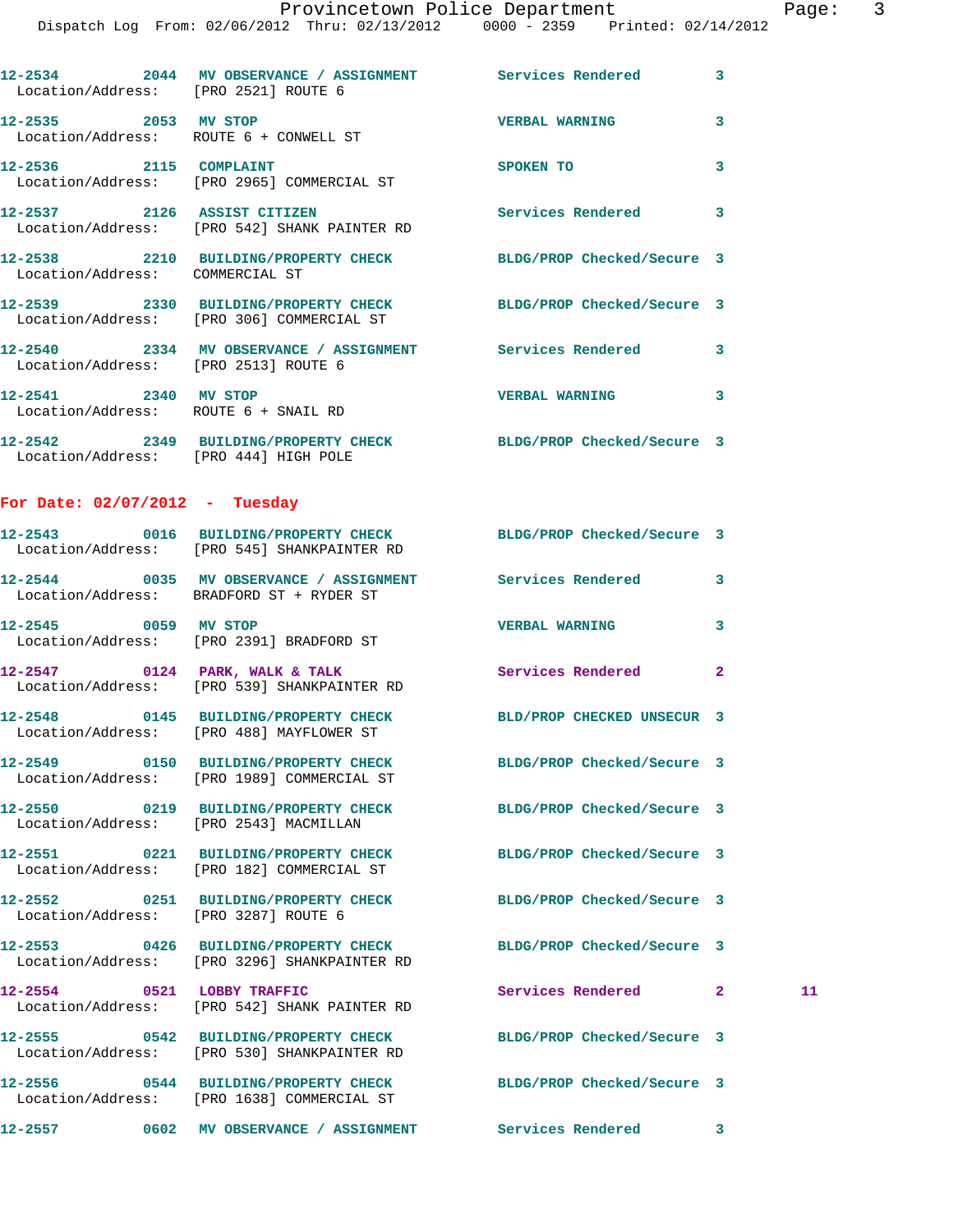|                                                              |                                                                                                       | Provincetown Police Department<br>Dispatch Log From: 02/06/2012 Thru: 02/13/2012 0000 - 2359 Printed: 02/14/2012        | $\mathbf{I}$   |
|--------------------------------------------------------------|-------------------------------------------------------------------------------------------------------|-------------------------------------------------------------------------------------------------------------------------|----------------|
|                                                              | Location/Address: [PRO 3338] SHANKPAINTER RD                                                          |                                                                                                                         |                |
|                                                              | 12-2558 0620 BUILDING/PROPERTY CHECK<br>Location/Address: [PRO 2898] JEROME SMITH RD                  | Services Rendered                                                                                                       | 3              |
|                                                              | 12-2559 0625 SPEED DOLLY ASSIGNMENT<br>Location/Address: BRADFORD ST + GOSNOLD ST                     | Services Rendered                                                                                                       | 3              |
| 12-2560 0717 MV VANDALISM<br>Location/Address: COMMERCIAL ST |                                                                                                       | <b>Services Rendered</b>                                                                                                | $\overline{a}$ |
|                                                              | Location/Address: [PRO 545] SHANKPAINTER RD                                                           | 12-2561 0734 BUILDING/PROPERTY CHECK No Action Required                                                                 | 3              |
| Location/Address: ROUTE 6                                    |                                                                                                       | 12-2562 0755 MV OBSERVANCE / ASSIGNMENT No Action Required                                                              | 3              |
| 12-2563 0757 MV STOP                                         | Location/Address: ROUTE 6 + SANDY HILL LN                                                             | <b>VERBAL WARNING</b>                                                                                                   | 3              |
|                                                              |                                                                                                       | 12-2564 0802 BUILDING/PROPERTY CHECK BLDG/PROP Checked/Secure 3<br>Location/Address: [PRO 3287] ROUTE 6                 |                |
| 12-2565 0805 MV STOP<br>Location/Address: [PRO 521] ROUTE 6  |                                                                                                       | <b>VERBAL WARNING</b>                                                                                                   | 3              |
|                                                              | Location/Address: [PRO 2543] MACMILLAN WHARF                                                          | 12-2566 0823 BUILDING/PROPERTY CHECK BLDG/PROP Checked/Secure 3                                                         |                |
|                                                              | 12-2567 0824 BUILDING/PROPERTY CHECK<br>Location/Address: [PRO 3030] TIN PAN ALLEY RD                 | <b>No Action Required</b>                                                                                               | 3              |
| Location/Address: [PRO 444] HIGH POLE                        |                                                                                                       | 12-2568 0854 BUILDING/PROPERTY CHECK No Action Required                                                                 | 3              |
| Location/Address: CONWELL ST                                 |                                                                                                       | 12-2569 0854 MV OBSERVANCE / ASSIGNMENT No Action Required                                                              | 3              |
| Location/Address: [PRO 571] ALDEN ST                         |                                                                                                       | 12-2570 0908 BUILDING/PROPERTY CHECK BLDG/PROP Checked/Secure 3                                                         |                |
|                                                              | Location/Address: [PRO 1638] COMMERCIAL ST                                                            | 12-2571 0924 BUILDING/PROPERTY CHECK No Action Required 3                                                               |                |
|                                                              | Location/Address: [PRO 3317] CEMETERY RD                                                              | 12-2572 1003 BUILDING/PROPERTY CHECK BLDG/PROP Checked/Secure 3                                                         |                |
|                                                              |                                                                                                       | 12-2573 1045 MV OBSERVANCE / ASSIGNMENT Services Rendered<br>Location/Address: [PRO 3166] SHANK PAINTER RD              | 3              |
|                                                              |                                                                                                       | 12-2574 1110 BUILDING/PROPERTY CHECK BLDG/PROP Checked/Secure 3<br>Location/Address: [PRO 3318] CEMETERY RD             |                |
|                                                              |                                                                                                       | 12-2575   1222   BUILDING/PROPERTY CHECK   BLDG/PROP Checked/Secure   3<br>Location/Address: [PRO 2898] JEROME SMITH RD |                |
|                                                              | 12-2576 1235 PARK, WALK & TALK<br>Location/Address: [PRO 182] COMMERCIAL ST                           | <b>Services Rendered</b>                                                                                                | 2              |
|                                                              | 12-2577 1251 PARKING COMPLAINT / GENERAL Services Rendered<br>Location/Address: [PRO 2481] TREMONT ST |                                                                                                                         | 3              |
| Location/Address: [PRO 512] PRINCE ST                        |                                                                                                       | 12-2578 1318 BUILDING/PROPERTY CHECK BLDG/PROP Checked/Secure 3                                                         |                |
| Location/Address: BRADFORD ST                                |                                                                                                       | 12-2579 1329 ANIMAL CALL-2 LOOSE DOGS No Action Required                                                                | $\mathbf{2}$   |
|                                                              | 12-2580 1346 911 GENERAL-TTY TEST<br>Location/Address: [PRO 542] SHANK PAINTER RD                     | <b>Services Rendered</b>                                                                                                | 1              |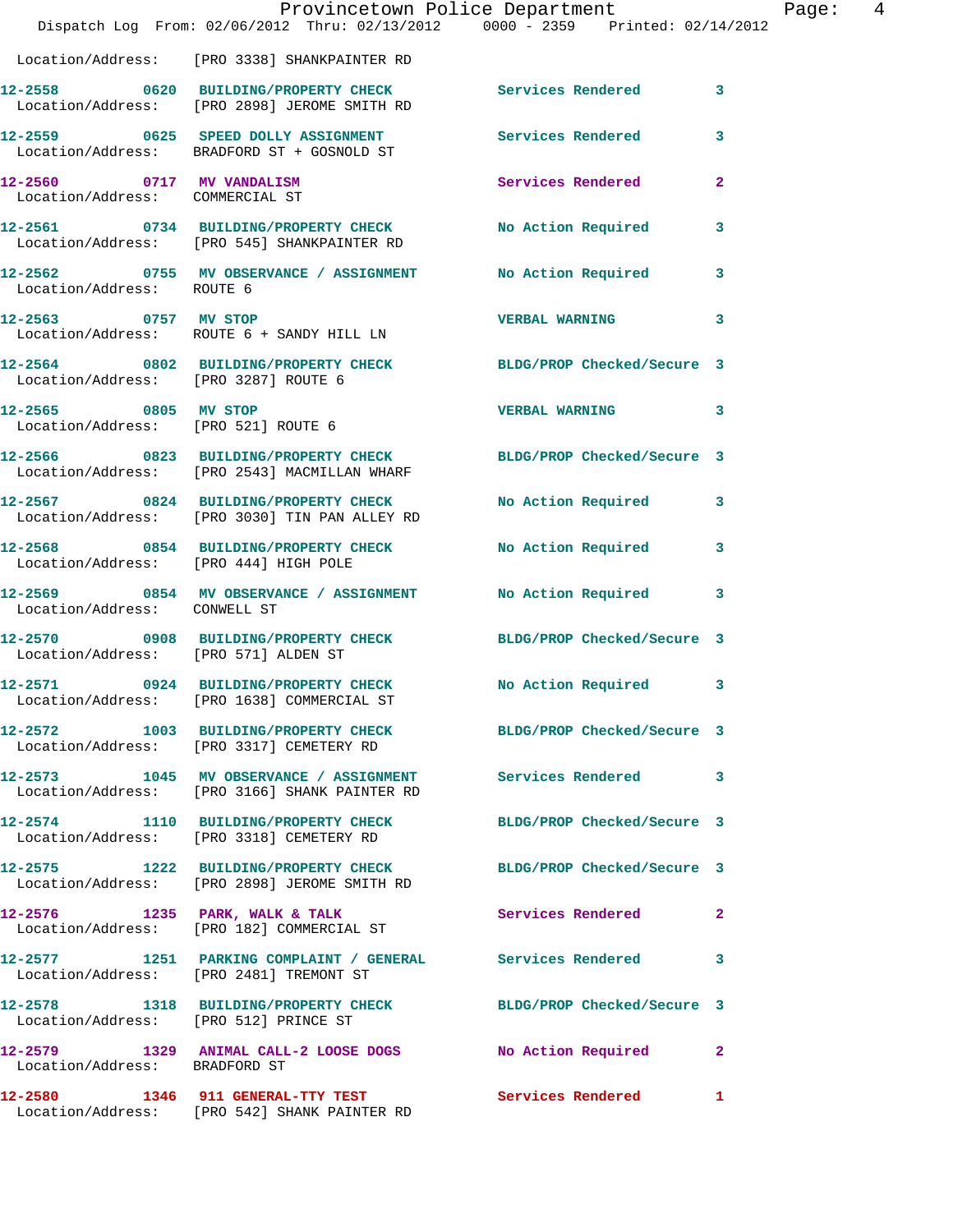|                                                   | Provincetown Police Department<br>Dispatch Log From: 02/06/2012 Thru: 02/13/2012 0000 - 2359 Printed: 02/14/2012 |                            |              |
|---------------------------------------------------|------------------------------------------------------------------------------------------------------------------|----------------------------|--------------|
|                                                   | 12-2581 1402 BUILDING/PROPERTY CHECK BLDG/PROP Checked/Secure 3<br>Location/Address: [PRO 2500] COMMERCIAL ST    |                            |              |
|                                                   | 12-2582 1402 BUILDING/PROPERTY CHECK<br>Location/Address: [PRO 2206] COMMERCIAL ST                               | No Action Required         | 3            |
|                                                   | 12-2583 1411 PARK, WALK & TALK<br>Location/Address: BAYBERRY AVE + WEST VINE ST                                  | No Action Required         | $\mathbf{2}$ |
|                                                   | 12-2584 1424 PARK, WALK & TALK<br>Location/Address: [PRO 2206] COMMERCIAL ST                                     | No Action Required         | 2            |
|                                                   | 12-2586 1430 TRESPASS ORDER<br>Location/Address: [PRO 43] BRADFORD ST                                            | No Action Required         | 2            |
|                                                   | 12-2587 1430 TRESPASS ORDER<br>Location/Address: [PRO 94] BRADFORD ST                                            | No Action Required         | $\mathbf{2}$ |
|                                                   | 12-2585 1432 MV COMPLAINT<br>Location/Address: [PRO 597] COMMERCIAL ST                                           | SPOKEN TO                  | $\mathbf{2}$ |
|                                                   | 12-2588 1520 SPEED DOLLY ASSIGNMENT<br>Location/Address: [PRO 542] SHANK PAINTER RD                              | No Action Required         | 3            |
|                                                   | 12-2589 1539 MV OBSERVANCE / ASSIGNMENT Services Rendered<br>Location/Address: [PRO 1669] BRADFORD ST            |                            | 3            |
|                                                   | 12-2590 1559 HARASSMENT<br>Location/Address: [PRO 542] SHANK PAINTER RD                                          | SPOKEN TO                  | 2            |
| 12-2592 1559 COMPLAINT                            | Location/Address: [OT] S ROBERTSON + BAYSIN ST                                                                   | Taken/Referred to Other    | 3            |
| Location/Address: [PRO 3259] MACMILLAN            | 12-2591 1619 BUILDING/PROPERTY CHECK BLDG/PROP Checked/Secure 3                                                  |                            |              |
| 12-2593 1635 COMPLAINT                            | Location/Address: [PRO 221] COMMERCIAL ST                                                                        | <b>No Action Required</b>  | 3            |
| Location/Address: [PRO 2521] ROUTE 6              | 12-2594 1646 MV OBSERVANCE / ASSIGNMENT No Action Required                                                       |                            | 3            |
| 12-2595 1655 MV STOP<br>Location/Address: ROUTE 6 |                                                                                                                  | <b>VERBAL WARNING</b>      | 3            |
| Location/Address: [PRO 564] BAYBERRY              | 12-2596 1819 BUILDING/PROPERTY CHECK BLDG/PROP Checked/Secure 3                                                  |                            |              |
| Location/Address: [PRO 444] HIGH POLE             | 12-2597 1831 BUILDING/PROPERTY CHECK                                                                             | BLDG/PROP Checked/Secure 3 |              |
| Location/Address: [PRO 512] PRINCE ST             | 12-2598 1959 BUILDING/PROPERTY CHECK                                                                             | BLDG/PROP Checked/Secure 3 |              |
| Location/Address: COMMERCIAL ST                   | 12-2599 2012 BUILDING/PROPERTY CHECK                                                                             | BLDG/PROP Checked/Secure 3 |              |
|                                                   | 12-2600 2117 BUILDING/PROPERTY CHECK<br>Location/Address: [PRO 440] HARRY KEMP WAY                               | BLDG/PROP Checked/Secure 3 |              |
| Location/Address: [PRO 1378] DYER ST              | 12-2601 2146 BUILDING/PROPERTY CHECK                                                                             | BLDG/PROP Checked/Secure 3 |              |
| Location/Address: [PRO 3287] ROUTE 6              | 12-2602 2208 BUILDING/PROPERTY CHECK                                                                             | BLDG/PROP Checked/Secure 3 |              |
| Location/Address: [PRO 2543] MACMILLAN            | 12-2603 2323 BUILDING/PROPERTY CHECK                                                                             | BLDG/PROP Checked/Secure 3 |              |
|                                                   | 12-2604 2354 BUILDING/PROPERTY CHECK                                                                             | BLDG/PROP Checked/Secure 3 |              |

Location/Address: [PRO 413] CONWELL ST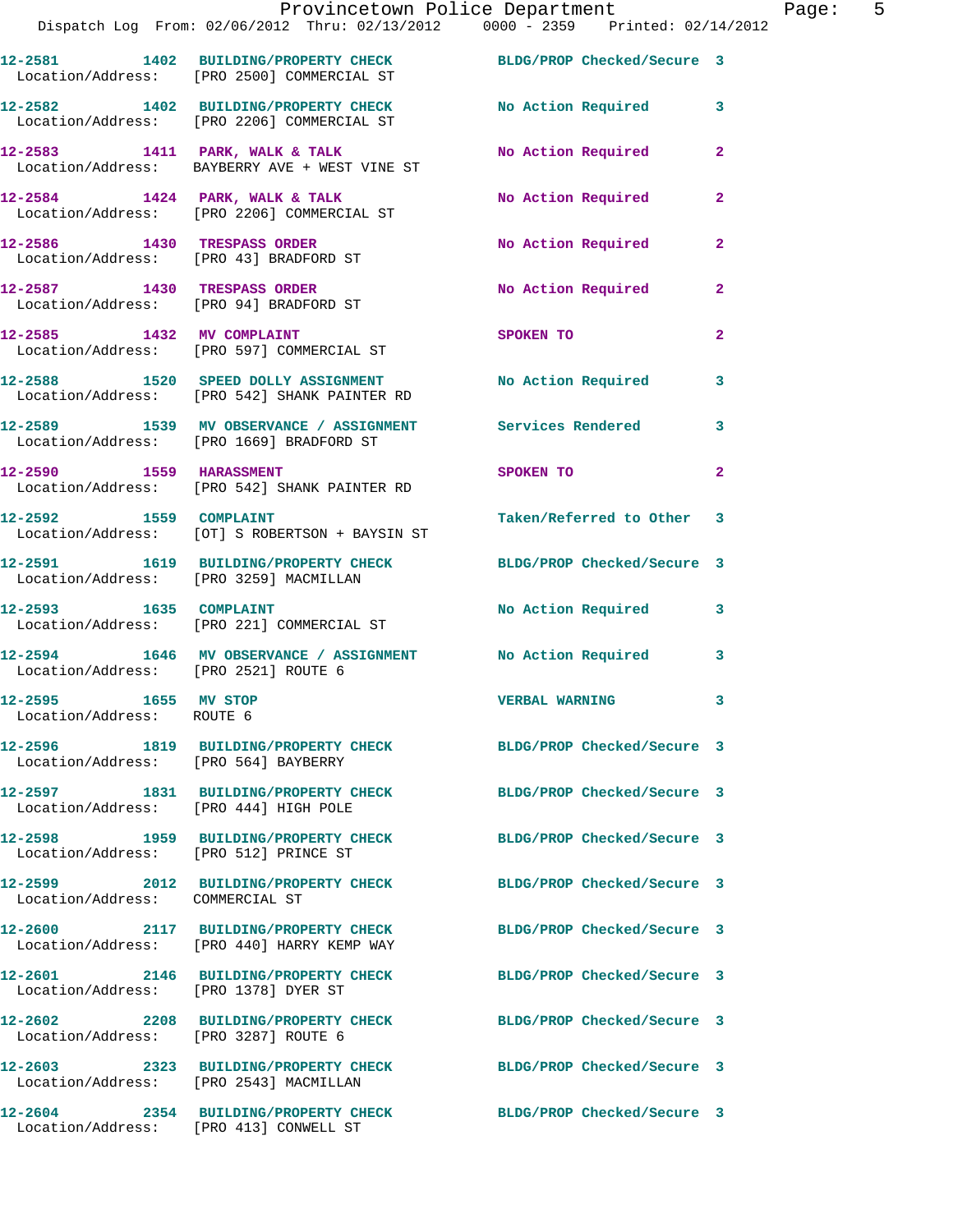## **For Date: 02/08/2012 - Wednesday**

|                                       | 12-2605 0024 BUILDING/PROPERTY CHECK BLDG/PROP Checked/Secure 3<br>Location/Address: [PRO 16] BRADFORD ST       |                           |              |    |
|---------------------------------------|-----------------------------------------------------------------------------------------------------------------|---------------------------|--------------|----|
|                                       | 12-2606 0040 MV OBSERVANCE / ASSIGNMENT Services Rendered 3<br>Location/Address: BRADFORD ST + RYDER ST         |                           |              |    |
|                                       | 12-2607 0101 MV OBSERVANCE / ASSIGNMENT Services Rendered 3<br>Location/Address: [PRO 43] BRADFORD ST           |                           |              |    |
|                                       | 12-2608 0110 BUILDING/PROPERTY CHECK BLDG/PROP Checked/Secure 3<br>Location/Address: [PRO 539] SHANKPAINTER RD  |                           |              |    |
|                                       | 12-2609 0240 BUILDING/PROPERTY CHECK BLDG/PROP Checked/Secure 3<br>Location/Address: [PRO 569] WINSLOW ST       |                           |              |    |
| Location/Address: [PRO 444] HIGH POLE | 12-2610 0243 BUILDING/PROPERTY CHECK BLDG/PROP Checked/Secure 3                                                 |                           |              |    |
|                                       | 12-2611 0516 BUILDING/PROPERTY CHECK BLDG/PROP Checked/Secure 3<br>Location/Address: [PRO 1638] COMMERCIAL ST   |                           |              |    |
|                                       | 12-2612 0520 BUILDING/PROPERTY CHECK BLDG/PROP Checked/Secure 3<br>Location/Address: [PRO 530] SHANKPAINTER RD  |                           |              |    |
| 12-2613 0541 MV STOP                  | Location/Address: [PRO 606] CONWELL ST                                                                          | <b>VERBAL WARNING</b>     | 3            |    |
| 12-2614 0558 MV STOP                  | Location/Address: [PRO 30] BRADFORD ST                                                                          | <b>VERBAL WARNING</b>     | 3            |    |
|                                       | 12-2615 0622 SPEED DOLLY ASSIGNMENT Services Rendered<br>Location/Address: [PRO 3260] BRADFORD ST EXT           |                           | 3            |    |
| 12-2616 0624 LOBBY TRAFFIC            | Location/Address: [PRO 542] SHANK PAINTER RD                                                                    | Services Rendered         | $\mathbf{2}$ | 15 |
| Refer To Arrest: 12-17-AR             | 12-2617 0642 GEORGE LLOYD'S BIKE<br>Location/Address: [PRO 542] SHANK PAINTER RD                                | Services Rendered         | $\mathbf{2}$ |    |
|                                       | 12-2618 0706 ALARM - GENERAL<br>Location/Address: [PRO 440] HARRY KEMP WAY                                      | Services Rendered         | 1            |    |
|                                       | 12-2619 0733 BUILDING/PROPERTY CHECK BLDG/PROP Checked/Secure 3<br>Location/Address: [PRO 545] SHANK PAINTER RD |                           |              |    |
| Location/Address: [PRO 2479] ROUTE 6  | 12-2620 0734 MV OBSERVANCE / ASSIGNMENT No Action Required                                                      |                           | 3            |    |
| Location/Address: [PRO 571] ALDEN ST  | 12-2621 0747 BUILDING/PROPERTY CHECK BLDG/PROP Checked/Secure 3                                                 |                           |              |    |
| Location/Address: [PRO 3440] ROUTE 6  | 12-2622 0758 MV OBSERVANCE / ASSIGNMENT Services Rendered                                                       |                           | 3            |    |
| 12-2623 0759 MV STOP                  | Location/Address: ROUTE 6 + SANDY HILL LN                                                                       | <b>VERBAL WARNING</b>     | 3            |    |
| 12-2624 0808 MV STOP                  | Location/Address: [PRO 2513] ROUTE 6                                                                            | <b>VERBAL WARNING</b>     | 3            |    |
|                                       | 12-2625 0816 BUILDING/PROPERTY CHECK<br>Location/Address: [PRO 239] COMMERCIAL ST                               | No Action Required        | 3            |    |
| 12-2626 0817 MV STOP                  | Location/Address: [PRO 2513] ROUTE 6                                                                            | Citation/Warning Issued 3 |              |    |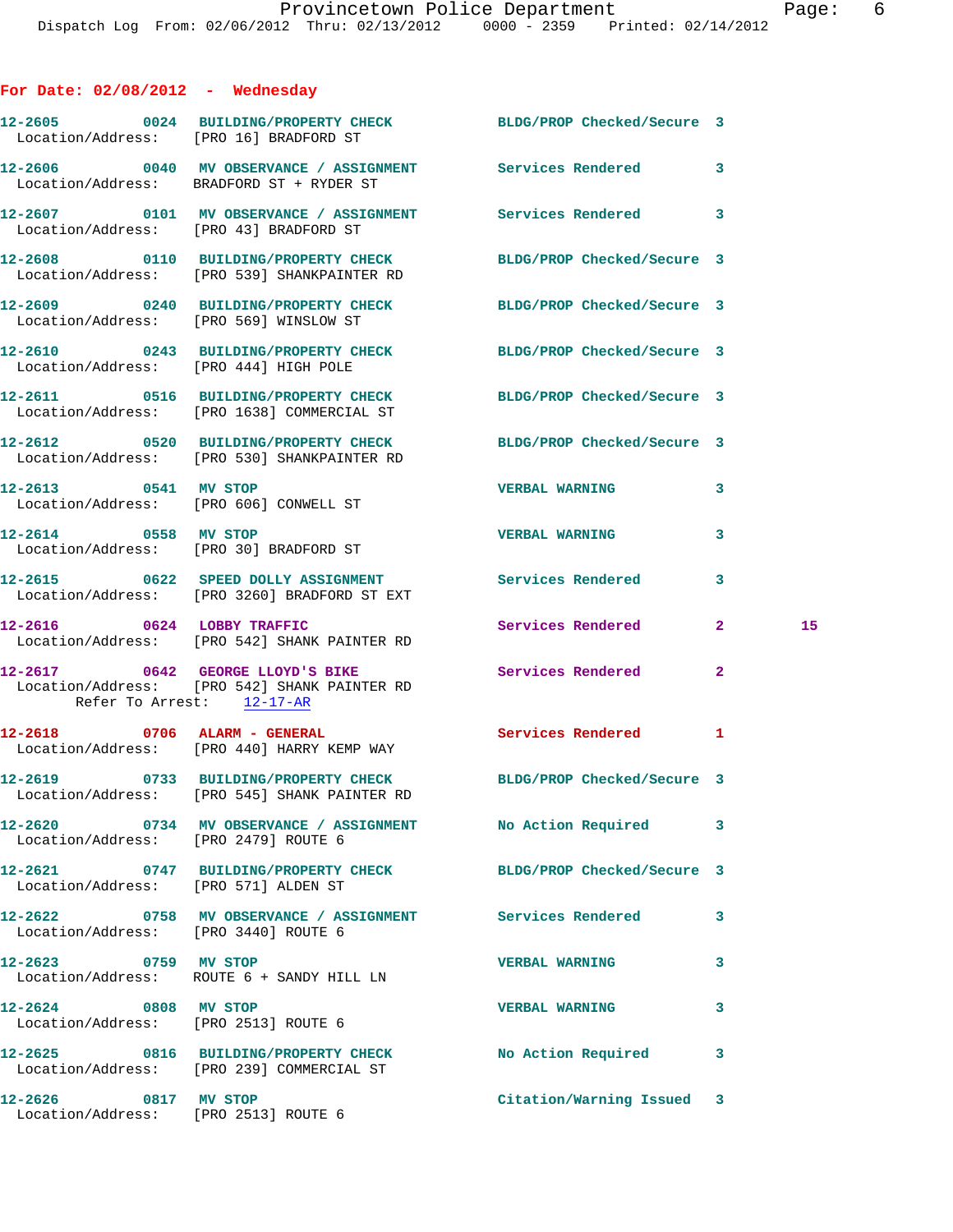|                                        | Provincetown Police Department                                                                                |                            |                         |
|----------------------------------------|---------------------------------------------------------------------------------------------------------------|----------------------------|-------------------------|
|                                        | Dispatch Log From: 02/06/2012 Thru: 02/13/2012 0000 - 2359 Printed: 02/14/2012                                |                            |                         |
|                                        | 12-2627 0818 PARK, WALK & TALK NO Action Required<br>Location/Address: [PRO 207] COMMERCIAL ST                |                            | $\mathbf{2}$            |
|                                        | 12-2631 0818 BUILDING/PROPERTY CHECK No Action Required<br>Location/Address: [PRO 3163] WINTHROP ST           |                            | 3                       |
| Location/Address: [PRO 3287] ROUTE 6   | $12-2628$ 0830 PARK, WALK & TALK                                                                              | Services Rendered          | $\mathbf{2}$            |
|                                        | 12-2629 0834 MV OBSERVANCE / ASSIGNMENT Services Rendered<br>Location/Address: HARRY KEMP WAY + HOWLAND ST    |                            | 3                       |
|                                        | 12-2630       0855   BUILDING/PROPERTY CHECK<br>Location/Address:   [PRO 3259]MACMILLAN                       | BLDG/PROP Checked/Secure 3 |                         |
|                                        | 12-2632 0903 BUILDING/PROPERTY CHECK BLDG/PROP Checked/Secure 3<br>Location/Address: [PRO 3317] CEMETERY RD   |                            |                         |
|                                        | 12-2633 0939 BUILDING/PROPERTY CHECK Services Rendered<br>Location/Address: [PRO 3030] TIN PAN ALLEY RD       |                            | 3                       |
|                                        | 12-2634 0939 MV OBSERVANCE / ASSIGNMENT No Action Required<br>Location/Address: [PRO 1789] BRADFORD ST        |                            | 3                       |
| 12-2635 0955 SERVICE CALL              | Location/Address: [PRO 542] SHANK PAINTER RD                                                                  | <b>Services Rendered</b>   | 3                       |
| Location/Address: [PRO 64] BRADFORD ST | 12-2636 1011 BUILDING/PROPERTY CHECK No Action Required                                                       |                            | 3                       |
|                                        | 12-2637 1011 BUILDING/PROPERTY CHECK No Action Required<br>Location/Address: [PRO 2206] COMMERCIAL ST         |                            | 3                       |
|                                        | 12-2638 1052 TRAFFIC CONTROL<br>Location/Address: ROUTE 6 + SANDY HILL LN                                     | Services Rendered          | 3                       |
|                                        | $12-2639$ $1052$ PARK, WALK & TALK<br>Location/Address: [PRO 1898] BRADFORD ST                                | No Action Required         | $\mathbf{2}$            |
|                                        | 12-2640 1108 BUILDING/PROPERTY CHECK<br>Location/Address: [PRO 1638] COMMERCIAL ST                            | No Action Required         | 3                       |
| Location/Address: [PRO 512] PRINCE ST  | 12-2641 1108 BUILDING/PROPERTY CHECK                                                                          | No Action Required         | $\overline{\mathbf{3}}$ |
|                                        | 12-2642 1212 MV HIT & RUN<br>Location/Address: [PRO 3313] STANDISH ST                                         | Services Rendered          | $\overline{2}$          |
| 12-2643 1231 FOLLOW UP                 | Location/Address: [PRO 542] SHANK PAINTER RD<br>Refer To Arrest: 12-17-AR                                     | Services Rendered          | $\overline{2}$          |
|                                        | 12-2644 1242 TRAFFIC CONTROL                                                                                  | <b>Services Rendered</b>   | 3                       |
|                                        | 12-2649 1331 MISSING WHITE CAT<br>Location/Address: [PRO 1789] BRADFORD ST                                    | Services Rendered          | $\mathbf{2}$            |
| Location/Address: [PRO 885] CONWAY ST  | 12-2645 1340 MEDICAL EMERGENCY                                                                                | <b>PATIENT REFUSAL</b>     | 1                       |
|                                        | $12-2646$ 1404 PARK, WALK & TALK<br>Location/Address: [PRO 537] SHANK PAINTER RD                              | Services Rendered          | $\mathbf{2}$            |
|                                        | 12-2647 1415 BUILDING/PROPERTY CHECK<br>Location/Address: [PRO 3318] CEMETERY RD                              | BLDG/PROP Checked/Secure 3 |                         |
|                                        | 12-2648 1422 BUILDING/PROPERTY CHECK BLDG/PROP Checked/Secure 3<br>Location/Address: [PRO 2500] COMMERCIAL ST |                            |                         |
|                                        | 12-2650 1604 ASSIST AGENCY / MUTUAL AID Services Rendered 3                                                   |                            |                         |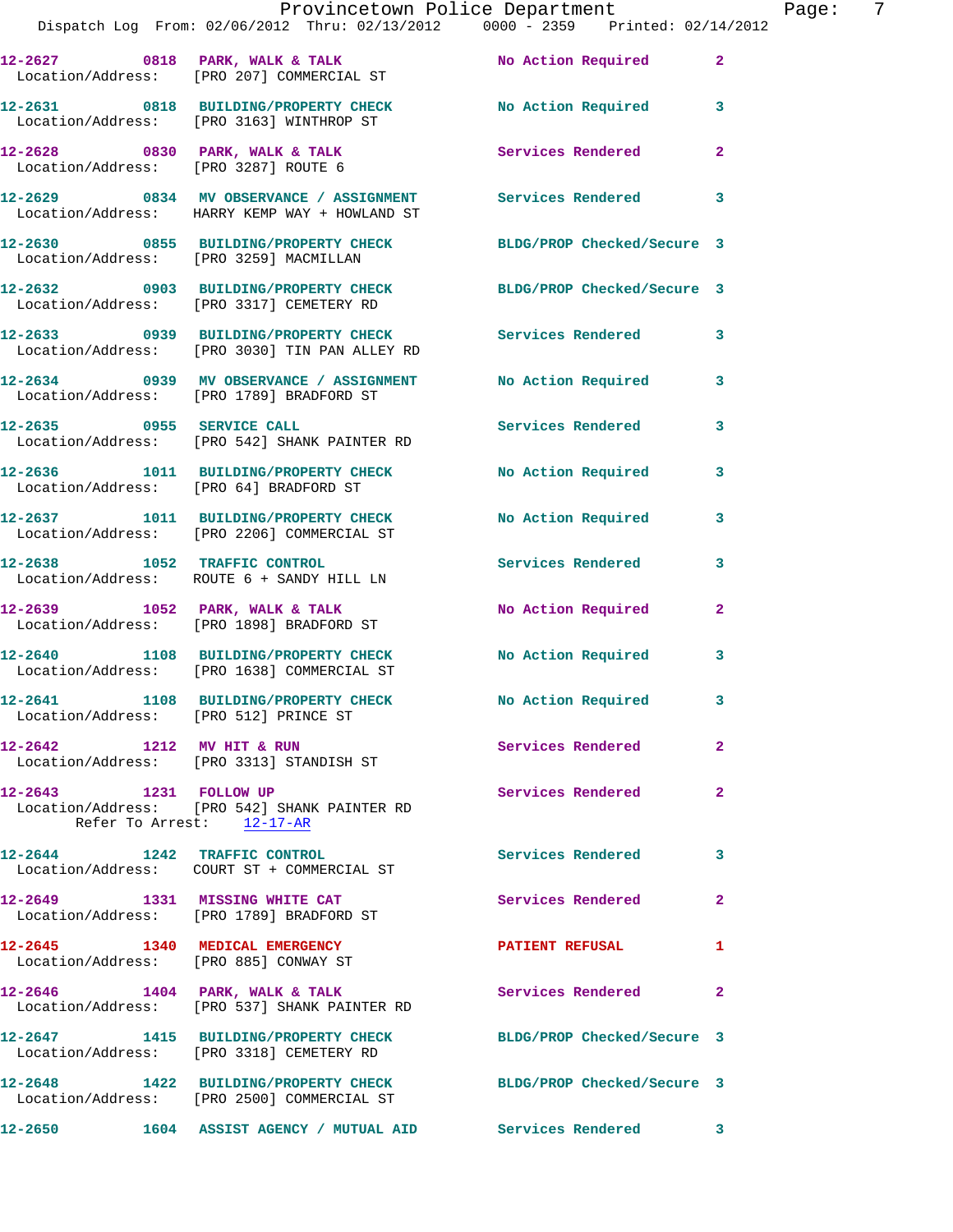|                                        | Provincetown Police Department<br>Dispatch Log From: 02/06/2012 Thru: 02/13/2012 0000 - 2359 Printed: 02/14/2012 |                            |                |
|----------------------------------------|------------------------------------------------------------------------------------------------------------------|----------------------------|----------------|
|                                        | Location/Address: [PRO 399] COMMERCIAL ST                                                                        |                            |                |
|                                        | 12-2651 1609 BUILDING/PROPERTY CHECK BLDG/PROP Checked/Secure 3<br>Location/Address: [PRO 2206] COMMERCIAL ST    |                            |                |
|                                        | 12-2652 1613 MV OBSERVANCE / ASSIGNMENT Services Rendered 3<br>Location/Address: [PRO 1669] BRADFORD ST          |                            |                |
|                                        | 12-2653 1619 DOMESTIC DISTURBANCE/ASSAULT Peace Restored<br>Location/Address: [PRO 539] SHANK PAINTER RD         |                            | 1              |
|                                        | 12-2654 1736 SPEED DOLLY ASSIGNMENT Services Rendered 3<br>Location/Address: [PRO 542] SHANK PAINTER RD          |                            |                |
| Location/Address: [PRO 3259] MACMILLAN | 12-2655 1752 BUILDING/PROPERTY CHECK                                                                             | BLDG/PROP Checked/Secure 3 |                |
|                                        | 12-2656 1806 BUILDING/PROPERTY CHECK BLDG/PROP Checked/Secure 3<br>Location/Address: [PRO 1638] COMMERCIAL ST    |                            |                |
|                                        | 12-2657 1809 MV OBSERVANCE / ASSIGNMENT No Action Required<br>Location/Address: [PRO 2521] ROUTE 6               |                            | 3              |
| 12-2659 2003 WATER LEAK                | Location/Address: [PRO 1938] BRADFORD ST                                                                         | Services Rendered          | 3              |
|                                        | 12-2660 2018 BUILDING/PROPERTY CHECK<br>Location/Address: [PRO 519] RACE POINT RD                                | BLDG/PROP Checked/Secure 3 |                |
|                                        | 12-2662 2037 ASSIST CITIZEN<br>Location/Address: [PRO 542] SHANK PAINTER RD                                      | Services Rendered          | 3              |
|                                        | 12-2661 2042 BUILDING/PROPERTY CHECK<br>Location/Address: [PRO 175] COMMERCIAL ST                                | BLDG/PROP Checked/Secure 3 |                |
|                                        | 12-2663 2123 BUILDING/PROPERTY CHECK<br>Location/Address: [PRO 2977] COMMERCIAL ST                               | BLDG/PROP Checked/Secure 3 |                |
| 12-2664 2123 COMPLAINT                 | Location/Address: [PRO 2094] CONWELL ST                                                                          | Could Not Locate 3         |                |
|                                        | 12-2665 2310 BUILDING/PROPERTY CHECK<br>Location/Address: [PRO 530] SHANKPAINTER RD                              | BLDG/PROP Checked/Secure 3 |                |
|                                        | 12-2666 2326 BUILDING/PROPERTY CHECK<br>Location/Address: [PRO 530] SHANKPAINTER RD                              | BLDG/PROP Checked/Secure 3 |                |
|                                        | 12-2667 2330 BUILDING/PROPERTY CHECK Services Rendered<br>Location/Address: [PRO 518] RACE POINT RD              |                            | 3              |
|                                        | 12-2668 2334 MV OBSERVANCE / ASSIGNMENT No Action Required<br>Location/Address: BRADFORD ST + RYDER ST           |                            | 3              |
| 12-2669 2342 MV STOP                   | Location/Address: [PRO 16] BRADFORD ST                                                                           | Citation/Warning Issued 3  |                |
| 12-2670 2348 BAR CHECK                 | Location/Address: [PRO 399] COMMERCIAL ST                                                                        | No Action Required         | $\overline{2}$ |
|                                        | 12-2671 2352 PARK, WALK & TALK<br>Location/Address: [PRO 3443] COMMERCIAL ST                                     | No Action Required         | 2              |
| 12-2672 2354 BAR CHECK                 | Location/Address: [PRO 3443] COMMERCIAL ST                                                                       | No Action Required         | $\overline{2}$ |
| Location/Address: [PRO 3259] MACMILLAN | 12-2673 2355 BUILDING/PROPERTY CHECK                                                                             | Services Rendered          | 3              |

**For Date: 02/09/2012 - Thursday**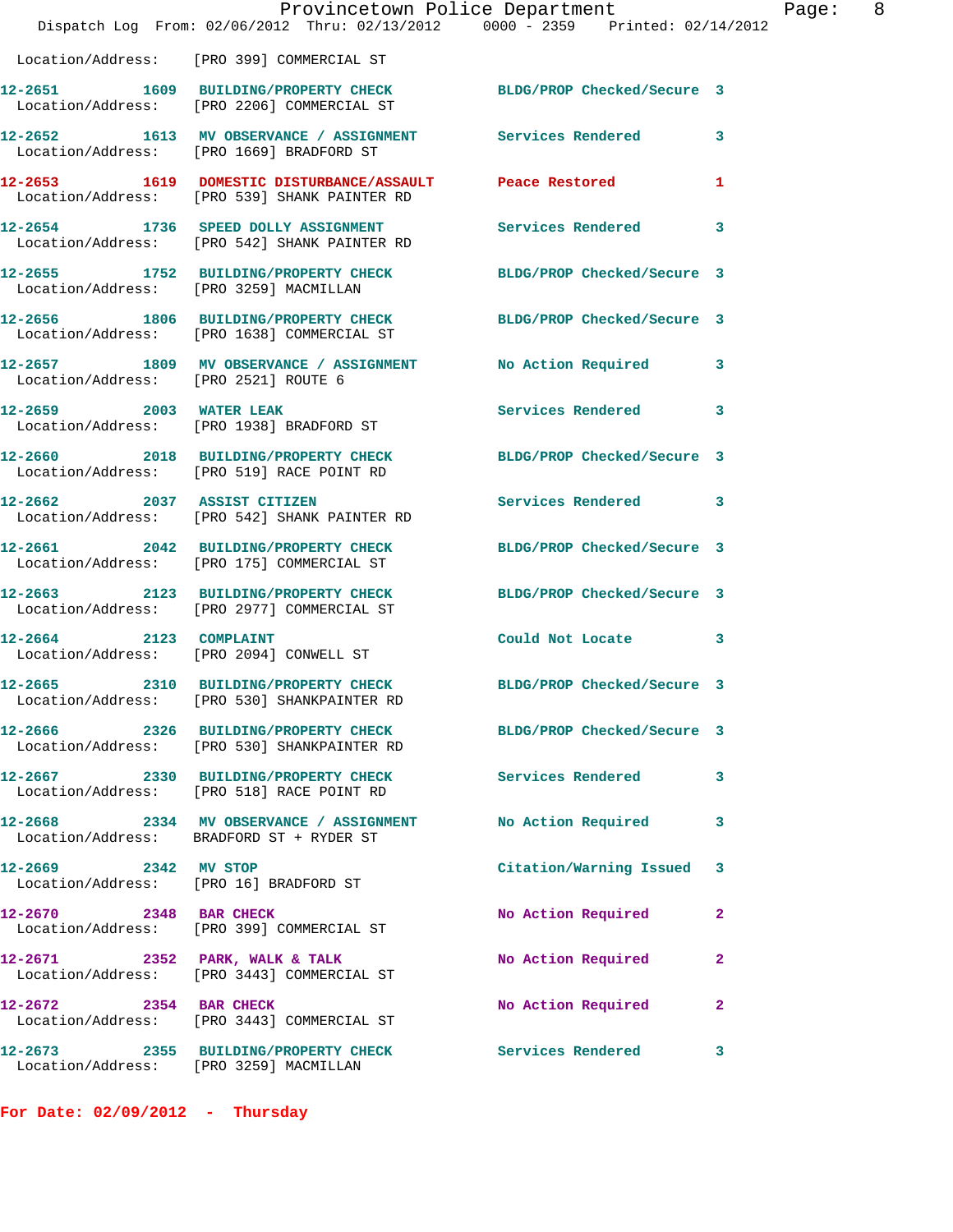|                                       | Dispatch Log From: 02/06/2012 Thru: 02/13/2012 0000 - 2359 Printed: 02/14/2012                                | Provincetown Police Department |              | Page: 9           |  |
|---------------------------------------|---------------------------------------------------------------------------------------------------------------|--------------------------------|--------------|-------------------|--|
|                                       | 12-2674 0001 MV OBSERVANCE / ASSIGNMENT Services Rendered 3<br>Location/Address: [PRO 2577] BRADFORD ST       |                                |              |                   |  |
|                                       | 12-2675 0027 BUILDING/PROPERTY CHECK BLDG/PROP Checked/Secure 3<br>Location/Address: [PRO 306] COMMERCIAL ST  |                                |              |                   |  |
|                                       | 12-2676 0028 BUILDING/PROPERTY CHECK Services Rendered 3<br>Location/Address: [PRO 2807] ROUTE 6 RD           |                                |              |                   |  |
|                                       | 12-2677 0043 MV OBSERVANCE / ASSIGNMENT Services Rendered 3<br>Location/Address: BRADFORD ST + STANDISH ST    |                                |              |                   |  |
|                                       | 12-2678 0048 BAR CHECK<br>Location/Address: [PRO 484] MASONIC PL                                              | No Action Required 2           |              |                   |  |
|                                       | 12-2679 0050 BUILDING/PROPERTY CHECK BLDG/PROP Checked/Secure 3<br>Location/Address: [PRO 182] COMMERCIAL ST  |                                |              |                   |  |
|                                       | 12-2680 0144 BUILDING/PROPERTY CHECK Services Rendered 3<br>Location/Address: [PRO 3030] TIN PAN ALLEY RD     |                                |              |                   |  |
|                                       | 12-2681 0146 BUILDING/PROPERTY CHECK BLDG/PROP Checked/Secure 3<br>Location/Address: [PRO 2977] COMMERCIAL ST |                                |              |                   |  |
|                                       | 12-2682 0154 BUILDING/PROPERTY CHECK<br>Location/Address: [PRO 516] RACE POINT RD                             | BLDG/PROP Checked/Secure 3     |              |                   |  |
|                                       | 12-2683 0242 BUILDING/PROPERTY CHECK Services Rendered 3<br>Location/Address: [PRO 306] COMMERCIAL ST         |                                |              |                   |  |
| Location/Address: [PRO 3287] ROUTE 6  | 12-2684 0304 BUILDING/PROPERTY CHECK BLDG/PROP Checked/Secure 3                                               |                                |              |                   |  |
|                                       | 12-2685 0316 INFO SERVICES - LOBBY Services Rendered 2<br>Location/Address: [PRO 542] SHANK PAINTER RD        |                                |              | $12 \overline{ }$ |  |
| Location/Address: [PRO 444] HIGH POLE | 12-2686 0329 BUILDING/PROPERTY CHECK Services Rendered 3                                                      |                                |              |                   |  |
|                                       | 12-2687 0449 BUILDING/PROPERTY CHECK BLDG/PROP Checked/Secure 3<br>Location/Address: [PRO 488] MAYFLOWER ST   |                                |              |                   |  |
|                                       | 12-2688 0454 BUILDING/PROPERTY CHECK<br>Location/Address: [PRO 545] SHANKPAINTER RD                           | BLDG/PROP Checked/Secure 3     |              |                   |  |
|                                       | 12-2689 0550 BUILDING/PROPERTY CHECK BLDG/PROP Checked/Secure 3<br>Location/Address: [PRO 1638] COMMERCIAL ST |                                |              |                   |  |
| Location/Address: [PRO 564] BAYBERRY  | 12-2690 0557 BUILDING/PROPERTY CHECK Services Rendered                                                        |                                | 3            |                   |  |
| Location/Address: ROUTE 6 + SNAIL RD  | 12-2691 0557 MV OBSERVANCE / ASSIGNMENT No Action Required                                                    |                                | 3            |                   |  |
| Location/Address: ROUTE 6 + SNAIL RD  |                                                                                                               |                                | 3            |                   |  |
| 12-2693 0617 MV STOP                  | Location/Address: [PRO 413] CONWELL ST                                                                        | Citation/Warning Issued 3      |              |                   |  |
|                                       | 12-2694 0745 BUILDING/PROPERTY CHECK No Action Required<br>Location/Address: [PRO 545] SHANKPAINTER RD        |                                | 3            |                   |  |
| Location/Address: ROUTE 6             | 12-2695 0745 MV OBSERVANCE / ASSIGNMENT No Action Required                                                    |                                | $\mathbf{3}$ |                   |  |
|                                       | 12-2697 0745 BUILDING/PROPERTY CHECK No Action Required 3<br>Location/Address: [PRO 391] COMMERCIAL ST        |                                |              |                   |  |
|                                       | 12-2696 0757 BUILDING/PROPERTY CHECK BLDG/PROP Checked/Secure 3                                               |                                |              |                   |  |

Location/Address: [PRO 3317] CEMETERY RD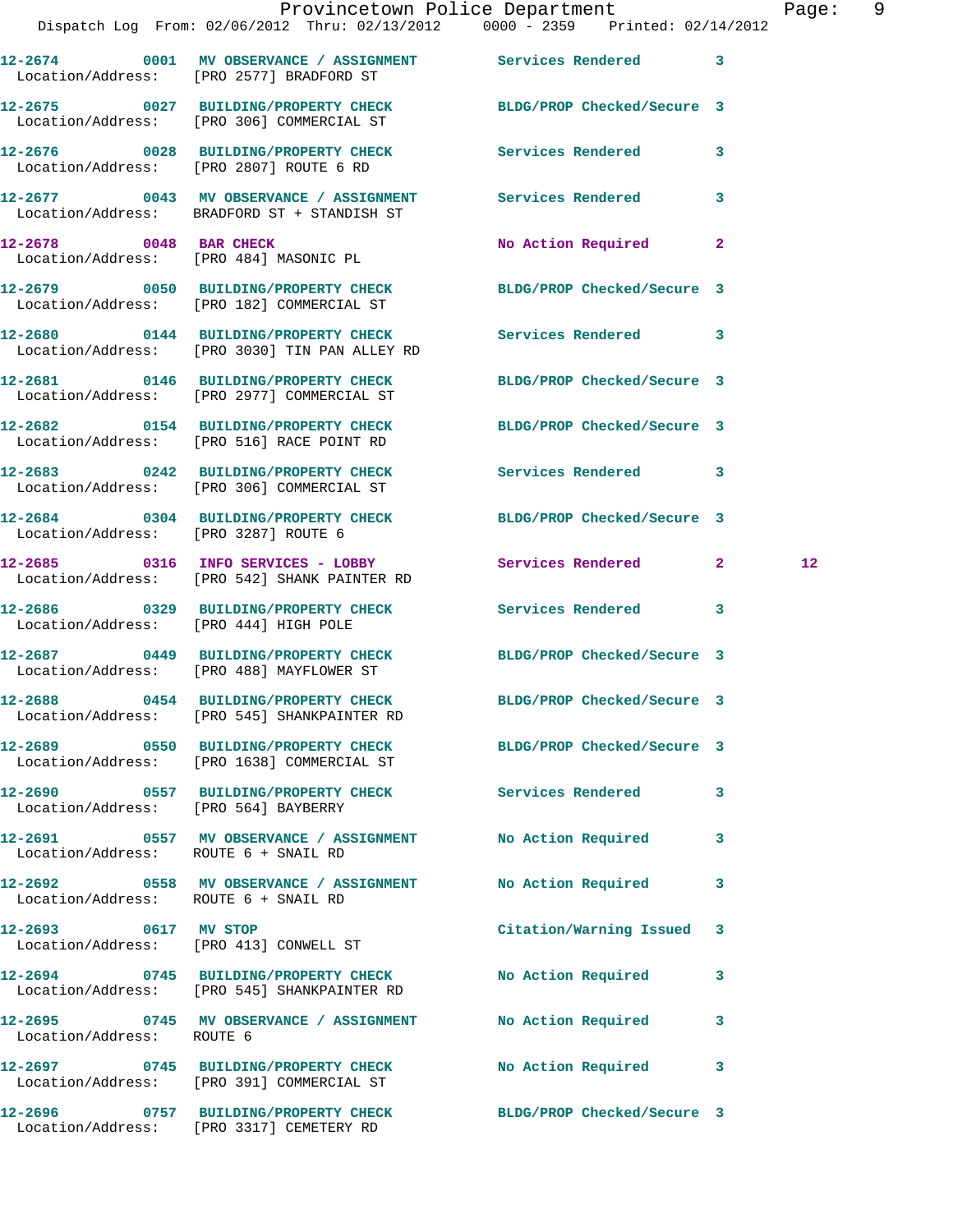| Location/Address: [PRO 3259] MACMILLAN                            | 12-2698 0818 BUILDING/PROPERTY CHECK                                                                            | BLDG/PROP Checked/Secure 3                      |                |
|-------------------------------------------------------------------|-----------------------------------------------------------------------------------------------------------------|-------------------------------------------------|----------------|
|                                                                   | 12-2699 0820 BUILDING/PROPERTY CHECK<br>Location/Address: [PRO 3259] MACMILLAN WHARF                            | BLDG/PROP Checked/Secure 3                      |                |
| 12-2700 0826 ANIMAL CALL<br>Location/Address: SEASHORE PARK DR    |                                                                                                                 | Services Rendered                               | $\mathbf{2}$   |
| 12-2701 0833 MV STOP<br>Location/Address: ROUTE 6                 |                                                                                                                 | <b>VERBAL WARNING</b>                           | 3              |
| Location/Address: [PRO 2539] RYDER ST                             | 12-2702 0833 BUILDING/PROPERTY CHECK                                                                            | No Action Required                              | 3              |
|                                                                   | $12-2703$ 0833 PARK, WALK & TALK<br>Location/Address: [PRO 2845] COMMERCIAL ST                                  | No Action Required                              | $\mathbf{2}$   |
| 12-2704 0847 MV STOP<br>Location/Address: ROUTE 6                 |                                                                                                                 | Citation/Warning Issued 3                       |                |
|                                                                   | 12-2705 0902 MV EXPIRED REG<br>Location/Address: [PRO 1217] MECHANIC ST                                         | <b>VERBAL WARNING</b>                           | $\mathbf{2}$   |
| 12-2706 0910 GENERAL INFO                                         |                                                                                                                 | Services Rendered                               | 3              |
|                                                                   | 12-2707 0915 BUILDING/PROPERTY CHECK<br>Location/Address: [PRO 3030] TIN PAN ALLEY RD                           | No Action Required                              | 3              |
|                                                                   | 12-2708 1012 911/WRONG PSAP - TRANSFERRED<br>Location/Address: [PRO 542] SHANK PAINTER RD                       | Services Rendered                               | $\mathbf{1}$   |
| 12-2709 1019 ANIMAL LOOSE<br>Location/Address: [PRO 453] KILEY CT |                                                                                                                 | Services Rendered<br>$\overline{\phantom{a}}$ 2 |                |
| Location/Address: [PRO 571] ALDEN ST                              | 12-2710 1052 BUILDING/PROPERTY CHECK                                                                            | BLDG/PROP Checked/Secure 3                      |                |
|                                                                   | 12-2711 1117 BUILDING/PROPERTY CHECK<br>Location/Address: [PRO 3318] CEMETERY RD                                | BLDG/PROP Checked/Secure 3                      |                |
| 12-2712                                                           | 1120 PARK, WALK & TALK<br>Location/Address: [PRO 3700] COMMERCIAL ST                                            | Services Rendered                               | $\mathbf{2}$   |
| 12-2713<br>Location/Address: OLD ANN PAGE WAY                     | 1134 B & E BURGLARY                                                                                             | Services Rendered                               | $\mathbf{2}$   |
|                                                                   | 12-2714 1200 BUILDING/PROPERTY CHECK BLDG/PROP Checked/Secure 3<br>Location/Address: [PRO 2898] JEROME SMITH RD |                                                 |                |
| Location/Address: RACE POINT RD                                   | 12-2717 1200 MV OBSERVANCE / ASSIGNMENT No Action Required                                                      |                                                 | 3              |
| 12-2715 1210 PARK, WALK & TALK                                    | Location/Address: [PRO 285] COMMERCIAL ST                                                                       | <b>Services Rendered</b>                        | $\overline{2}$ |
| 12-2716 1218 FOLLOW UP<br>Location/Address: OLD ANN PAGE WAY      |                                                                                                                 | <b>Services Rendered</b>                        | $\mathbf{2}$   |
|                                                                   | 12-2718 1318 PARK, WALK & TALK<br>Location/Address: [PRO 537] SHANK PAINTER RD                                  | Services Rendered                               | $\overline{2}$ |
| Location/Address: [PRO 2237] PEARL ST                             | 12-2719 1319 PARK, WALK & TALK                                                                                  | No Action Required                              | $\mathbf{2}$   |
|                                                                   | 12-2720 1340 BUILDING/PROPERTY CHECK<br>Location/Address: [PRO 106] COMMERCIAL ST                               | No Action Required                              | 3              |
| 12-2721 1344 FOLLOW UP                                            | Location/Address: [PRO 3313] STANDISH ST                                                                        | Services Rendered                               | $\mathbf{2}$   |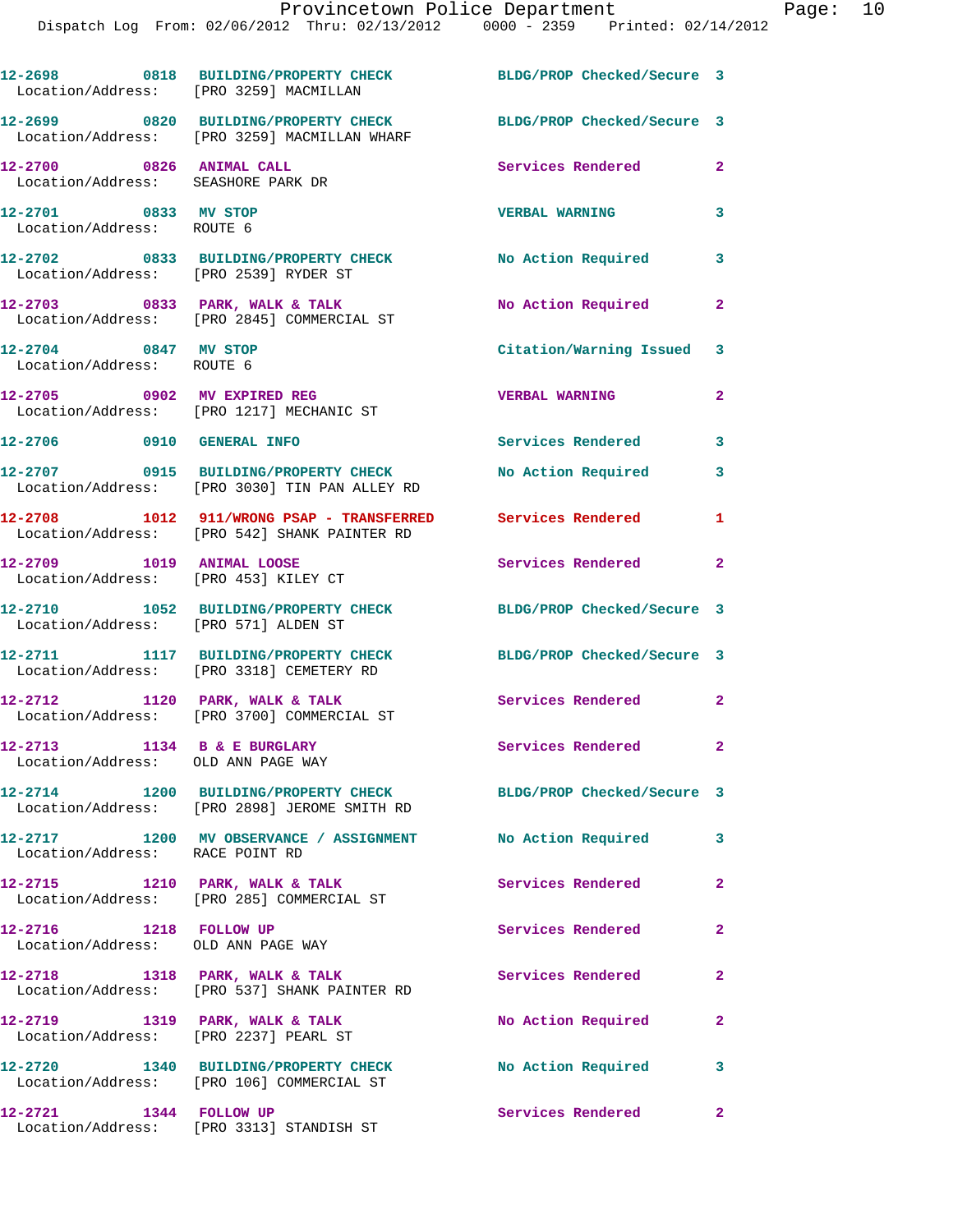|                                                                  | 12-2722 1428 ALARM - GENERAL<br>Location/Address: [PRO 511] HOLWAY AVE                  | Services Rendered 1        |              |
|------------------------------------------------------------------|-----------------------------------------------------------------------------------------|----------------------------|--------------|
|                                                                  | 12-2723 1529 ALARM - GENERAL<br>Location/Address: [PRO 3193] COMMERCIAL ST              | Services Rendered          | $\mathbf{1}$ |
|                                                                  | 12-2724 1542 BUILDING/PROPERTY CHECK<br>Location/Address: [PRO 2483] COMMERCIAL ST      | BLDG/PROP Checked/Secure 3 |              |
|                                                                  | 12-2725 1551 BUILDING/PROPERTY CHECK<br>Location/Address: [PRO 2898] JEROME SMITH RD    | BLDG/PROP Checked/Secure 3 |              |
| Location/Address: [PRO 3440] ROUTE 6                             | 12-2726 1555 MV OBSERVANCE / ASSIGNMENT                                                 | No Action Required         | 3            |
| 12-2727 1601 MV STOP<br>Location/Address: ROUTE 6 + SNAIL RD     |                                                                                         | <b>VERBAL WARNING</b>      | 3            |
| Location/Address: JEROME SMITH RD                                | 12-2728 1624 MV OBSERVANCE / ASSIGNMENT Services Rendered                               |                            | 3            |
| Location/Address: JEROME SMITH RD                                | 12-2729 1626 MV OBSERVANCE / ASSIGNMENT Services Rendered                               |                            | 3            |
|                                                                  | 12-2730 1711 MV OBSERVANCE / ASSIGNMENT<br>Location/Address: [PRO 2512] JEROME SMITH RD | No Action Required         | 3            |
|                                                                  | 12-2731 1811 BUILDING/PROPERTY CHECK<br>Location/Address: [PRO 2977] COMMERCIAL ST      | BLDG/PROP Checked/Secure 3 |              |
| 12-2732 1855 MV STOP                                             | Location/Address: RYDER ST + BRADFORD ST                                                | <b>VERBAL WARNING</b>      | 3            |
| 12-2733 1909 MV DISABLED<br>Location/Address: [PRO 2513] ROUTE 6 |                                                                                         | Services Rendered 2        |              |
| 12-2734 1915 MV STOP<br>Location/Address: [PRO 2518] ROUTE 6     |                                                                                         | Citation/Warning Issued 3  |              |
| Location/Address: ROUTE 6 + SNAIL RD                             | 12-2735 2009 MV OBSERVANCE / ASSIGNMENT Services Rendered                               |                            | 3            |
| 12-2736 2015 MV STOP<br>Location/Address: [PRO 2513] ROUTE 6     |                                                                                         | <b>VERBAL WARNING</b>      | 3            |
| 12-2737 2028 MV COMPLAINT                                        | Location/Address: ROUTE 6 + SHANK PAINTER RD                                            | Services Rendered          | $\mathbf{2}$ |
|                                                                  | 12-2738 2114 BUILDING/PROPERTY CHECK<br>Location/Address: [PRO 306] COMMERCIAL ST       | BLDG/PROP Checked/Secure 3 |              |
|                                                                  | 12-2739 2226 BUILDING/PROPERTY CHECK<br>Location/Address: [PRO 545] SHANKPAINTER RD     | BLDG/PROP Checked/Secure 3 |              |
| Location/Address: [PRO 16] BRADFORD ST                           | 12-2740 2311 BUILDING/PROPERTY CHECK                                                    | BLDG/PROP Checked/Secure 3 |              |
|                                                                  | 12-2741 2353 BUILDING/PROPERTY CHECK<br>Location/Address: [PRO 1638] COMMERCIAL ST      | BLDG/PROP Checked/Secure 3 |              |
| For Date: $02/10/2012$ - Friday                                  |                                                                                         |                            |              |
|                                                                  |                                                                                         | BLDG/PROP Checked/Secure 3 |              |

 Location/Address: [PRO 2543] MACMILLAN **12-2743 0024 MV STOP Arrest(s) Made 3**  Location/Address: [PRO 606] CONWELL ST Refer To Arrest: 12-18-AR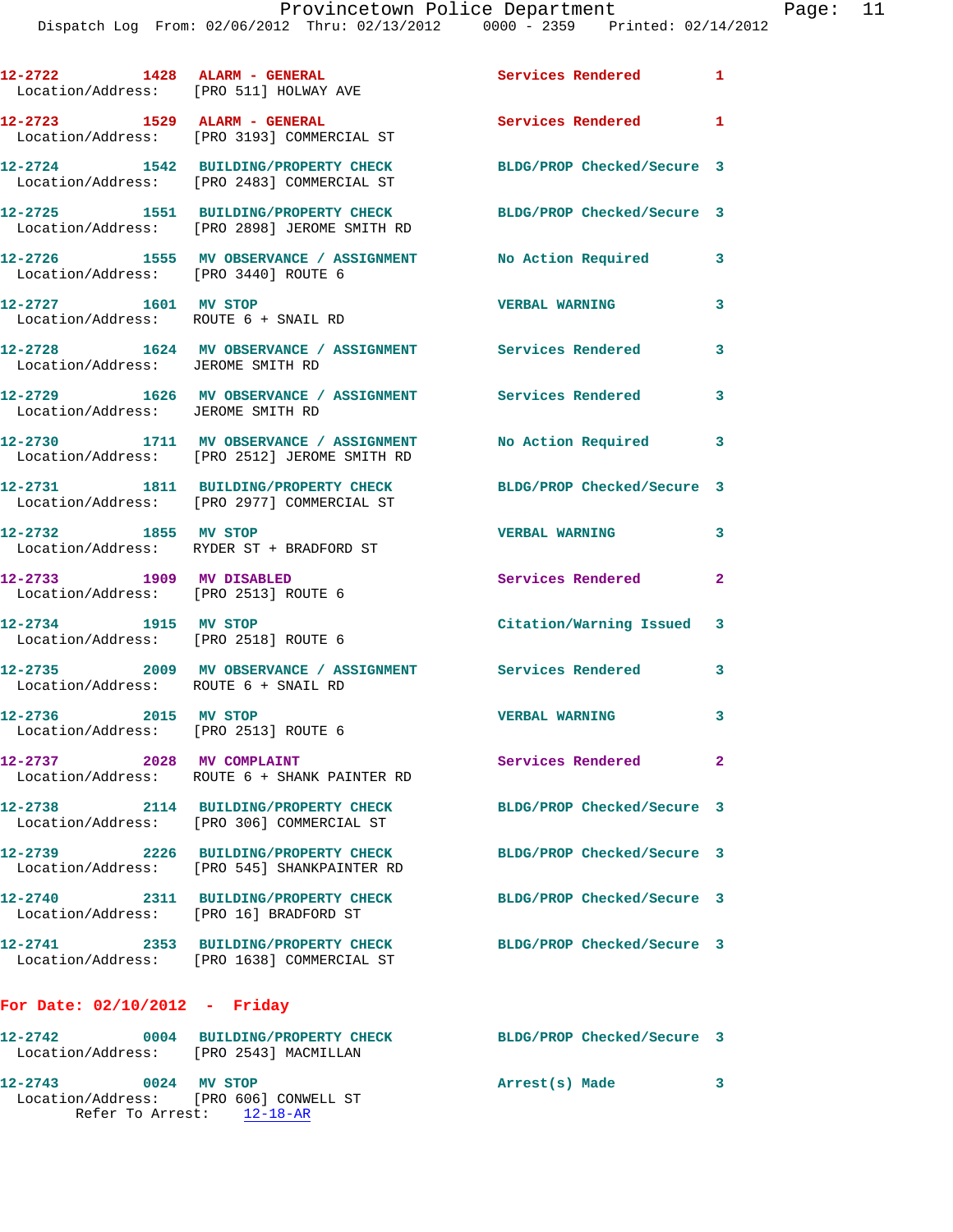|                                                                        | Dispatch Log From: 02/06/2012 Thru: 02/13/2012 0000 - 2359 Printed: 02/14/2012                                    | Provincetown Police Department |              | Page: 12 |  |
|------------------------------------------------------------------------|-------------------------------------------------------------------------------------------------------------------|--------------------------------|--------------|----------|--|
|                                                                        |                                                                                                                   |                                |              |          |  |
|                                                                        | 12-2744 0206 BUILDING/PROPERTY CHECK BLDG/PROP Checked/Secure 3<br>Location/Address: [PRO 440] HARRY KEMP WAY     |                                |              |          |  |
|                                                                        | 12-2745 0216 MV OBSERVANCE / ASSIGNMENT BLDG/PROP Checked/Secure 3<br>Location/Address: [PRO 2577] BRADFORD ST    |                                |              |          |  |
|                                                                        | 12-2746 0246 BUILDING/PROPERTY CHECK BLDG/PROP Checked/Secure 3<br>Location/Address: [PRO 3256] COMMERCIAL ST     |                                |              |          |  |
|                                                                        | 12-2747 0436 BUILDING/PROPERTY CHECK BLDG/PROP Checked/Secure 3<br>Location/Address: [PRO 545] SHANK PAINTER RD   |                                |              |          |  |
|                                                                        | 12-2748 0436 BUILDING/PROPERTY CHECK BLDG/PROP Checked/Secure 3<br>Location/Address: [PRO 530] SHANKPAINTER RD    |                                |              |          |  |
|                                                                        | $12-2749$ 0459 PARK, WALK & TALK<br>Location/Address: [PRO 539] SHANK PAINTER RD                                  | Services Rendered              | $\mathbf{2}$ |          |  |
|                                                                        | 12-2750 0500 PARK, WALK & TALK<br>Location/Address: [PRO 539] SHANKPAINTER RD                                     | Services Rendered 2            |              |          |  |
|                                                                        | 12-2751 0512 INFO SERVICES - LOBBY<br>Location/Address: [PRO 542] SHANK PAINTER RD                                | No Action Required 2           |              | 9        |  |
| Location/Address: COMMERCIAL ST                                        | 12-2752 0534 BUILDING/PROPERTY CHECK BLDG/PROP Checked/Secure 3                                                   |                                |              |          |  |
|                                                                        | 12-2753 0539 MV OBSERVANCE / ASSIGNMENT Services Rendered 3<br>Location/Address: BRADFORD ST + RYDER ST           |                                |              |          |  |
|                                                                        | 12-2754 0548 BUILDING/PROPERTY CHECK BLDG/PROP Checked/Secure 3<br>Location/Address: [PRO 182] COMMERCIAL ST      |                                |              |          |  |
| Location/Address: [PRO 521] ROUTE 6                                    | 12-2755 0606 MV OBSERVANCE / ASSIGNMENT Services Rendered 3                                                       |                                |              |          |  |
|                                                                        | 12-2756 0622 SPEED DOLLY ASSIGNMENT No Action Required 3<br>Location/Address: [PRO 440] HARRY KEMP WAY            |                                |              |          |  |
|                                                                        | 12-2757 0718 BUILDING/PROPERTY CHECK No Action Required 3<br>Location/Address: [PRO 2543] MACMILLAN               |                                |              |          |  |
| 12-2758 0733 PARK, WALK & TALK<br>Location/Address: [PRO 3287] ROUTE 6 |                                                                                                                   | <b>Services Rendered</b>       |              |          |  |
|                                                                        | 12-2759 0736 BUILDING/PROPERTY CHECK No Action Required<br>Location/Address: [PRO 545] SHANKPAINTER RD            |                                | 3            |          |  |
| Location/Address: ROUTE 6                                              | 12-2760 0737 MV OBSERVANCE / ASSIGNMENT No Action Required                                                        |                                | 3            |          |  |
| Location/Address: [PRO 564] BAYBERRY                                   | 12-2761 0738 BUILDING/PROPERTY CHECK                                                                              | <b>No Action Required</b>      | 3            |          |  |
|                                                                        | 12-2762 0741 BUILDING/PROPERTY CHECK Services Rendered<br>Location/Address: [PRO 3317] CEMETERY RD                |                                | 3            |          |  |
|                                                                        | 12-2763 0812 BUILDING/PROPERTY CHECK<br>Location/Address: [PRO 2540] RACE POINT RD                                | No Action Required             | 3            |          |  |
|                                                                        | 12-2764 0815 MV OBSERVANCE / ASSIGNMENT Citation/Warning Issued 3<br>Location/Address: BRADFORD ST + STANDISH AVE |                                |              |          |  |
| 12-2765 0827 MV STOP                                                   | Location/Address: BRADFORD ST + GOSNOLD ST                                                                        | <b>VERBAL WARNING</b>          | 3            |          |  |
|                                                                        | 12-2766 0830 BUILDING/PROPERTY CHECK No Action Required<br>Location/Address: [PRO 3318] CEMETERY RD               |                                | 3            |          |  |
|                                                                        | 12-2767 0845 PARK, WALK & TALK                                                                                    | Services Rendered              | $\mathbf{2}$ |          |  |

Location/Address: [PRO 2500] COMMERCIAL ST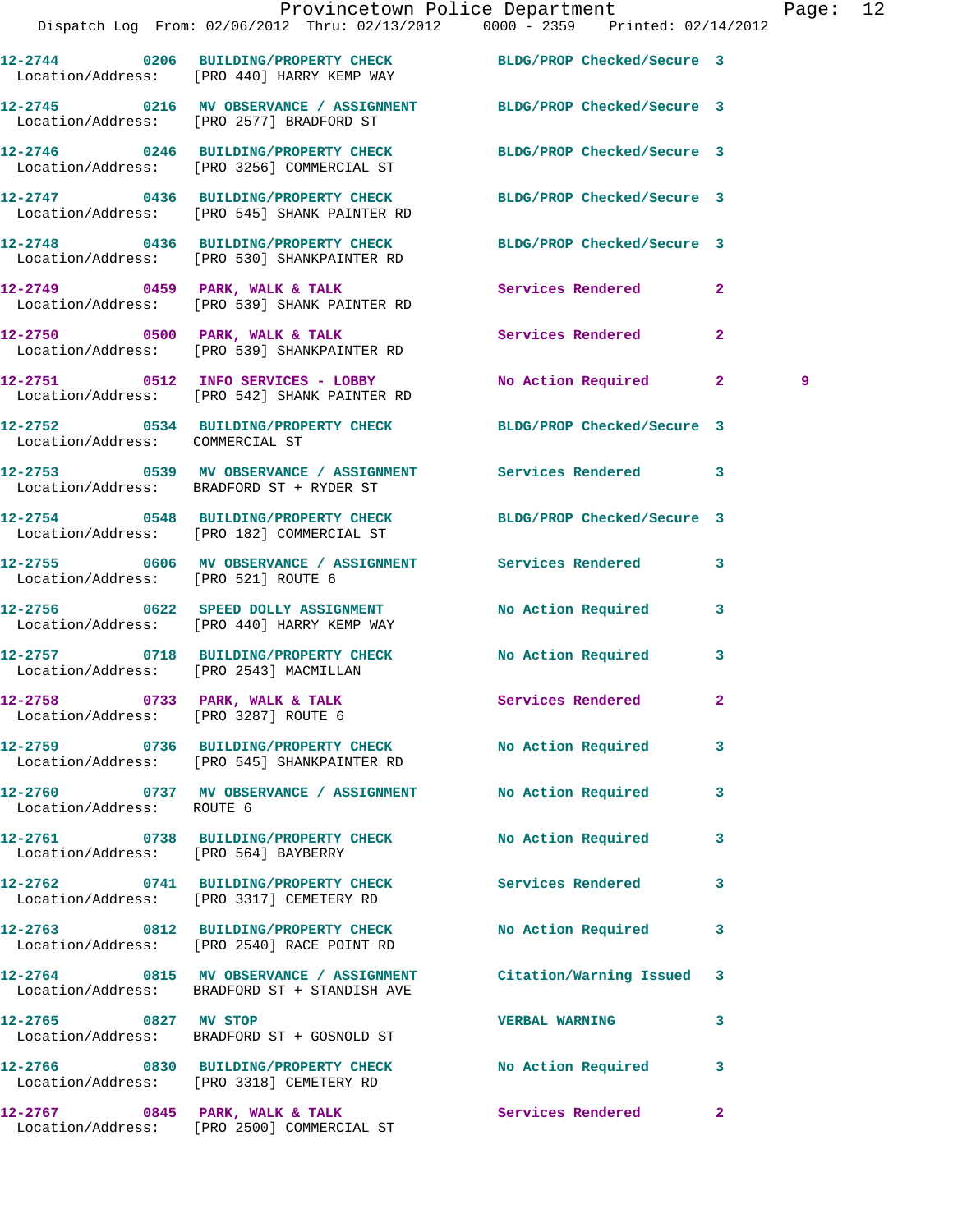|                                                             | 12-2768 0909 BUILDING/PROPERTY CHECK<br>Location/Address: [PRO 3030] TIN PAN ALLEY RD                 | <b>No Action Required</b> | 3                          |
|-------------------------------------------------------------|-------------------------------------------------------------------------------------------------------|---------------------------|----------------------------|
| Location/Address: RACE POINT RD                             | 12-2769 0910 MV OBSERVANCE / ASSIGNMENT                                                               | No Action Required        | 3                          |
|                                                             | 12-2771 0910 PARK, WALK & TALK<br>Location/Address: [PRO 2845] COMMERCIAL ST                          | No Action Required        | $\mathbf{2}$               |
|                                                             | 12-2770 0921 BUILDING/PROPERTY CHECK<br>Location/Address: [PRO 2483] COMMERCIAL ST                    | No Action Required        | 3                          |
|                                                             | 12-2772 0940 BUILDING/PROPERTY CHECK<br>Location/Address: [PRO 2206] COMMERCIAL ST                    | No Action Required        | 3                          |
| Location/Address: [PRO 571] ALDEN ST                        | 12-2773 1025 BUILDING/PROPERTY CHECK                                                                  | <b>No Action Required</b> | 3                          |
| 12-2774 1034 GENERAL INFO                                   |                                                                                                       | Services Rendered         | $\overline{\phantom{a}}$ 3 |
| Location/Address: JEROME SMITH RD                           | 12-2775 1040 MV OBSERVANCE / ASSIGNMENT Services Rendered                                             |                           | 3                          |
|                                                             | 12-2784 1040 BUILDING/PROPERTY CHECK<br>Location/Address: [PRO 3163] WINTHROP ST                      | <b>No Action Required</b> | 3                          |
| Location/Address: COMMERCIAL ST                             | 12-2777 1101 SUSPICIOUS ACTIVITY                                                                      | Services Rendered         | $\mathbf{2}$               |
|                                                             | 12-2776 1104 MEDICAL EMERGENCY<br>Location/Address: [PRO 781] CAPTAIN BERTIE RD                       | Transported to Hospital 1 |                            |
|                                                             | 12-2778 1110 ALARM - GENERAL<br>Location/Address: [PRO 1673] PLEASANT ST                              | False Alarm               | 1                          |
| Location/Address: [PRO 3287] ROUTE 6                        | 12-2779 1207 BUILDING/PROPERTY CHECK                                                                  | <b>No Action Required</b> | 3                          |
|                                                             | $12-2780$ 1208 PARK, WALK & TALK<br>Location/Address: COMMERCIAL ST + STANDISH ST                     | No Action Required        | $\mathbf{2}$               |
| 12-2781 1229 ASSIST CITIZEN<br>Location/Address: KENDALL LN |                                                                                                       | Services Rendered 3       |                            |
| Location/Address: SHANKPAINTER RD                           | 12-2782 1233 LOST/FOUND PROPERTY                                                                      | <b>Services Rendered</b>  | 3                          |
|                                                             | 12-2783 1305 MV OBSERVANCE / ASSIGNMENT Services Rendered<br>Location/Address: RYDER ST + BRADFORD ST |                           | 3                          |
|                                                             | 12-2786 1308 MV OBSERVANCE / ASSIGNMENT<br>Location/Address: [PRO 1922] SHANKPAINTER RD               | No Action Required        | 3                          |
| 12-2785 1312 MV STOP                                        | Location/Address: BRADFORD ST + ALDEN ST                                                              | Citation/Warning Issued 3 |                            |
|                                                             | 12-2787 1328 LARCENY /FORGERY/ FRAUD<br>Location/Address: [PRO 542] SHANK PAINTER RD                  | <b>Services Rendered</b>  | $\mathbf{2}$               |
|                                                             | 12-2788 1359 PARK, WALK & TALK<br>Location/Address: [PRO 539] SHANKPAINTER RD                         | <b>No Action Required</b> | $\mathbf{2}$               |
|                                                             | 12-2789 1421 MV OBSERVANCE / ASSIGNMENT<br>Location/Address: HOWLAND ST + BRADFORD ST                 | No Action Required        | 3                          |
| 12-2790                                                     | 1550 MV OBSERVANCE / ASSIGNMENT Services Rendered 3<br>Location/Address: [PRO 1892] SHANKPAINTER RD   |                           |                            |
| 12-2791 1604 MV STOP                                        |                                                                                                       | <b>VERBAL WARNING</b>     | 3                          |

Location/Address: CENTRAL ST + BRADFORD ST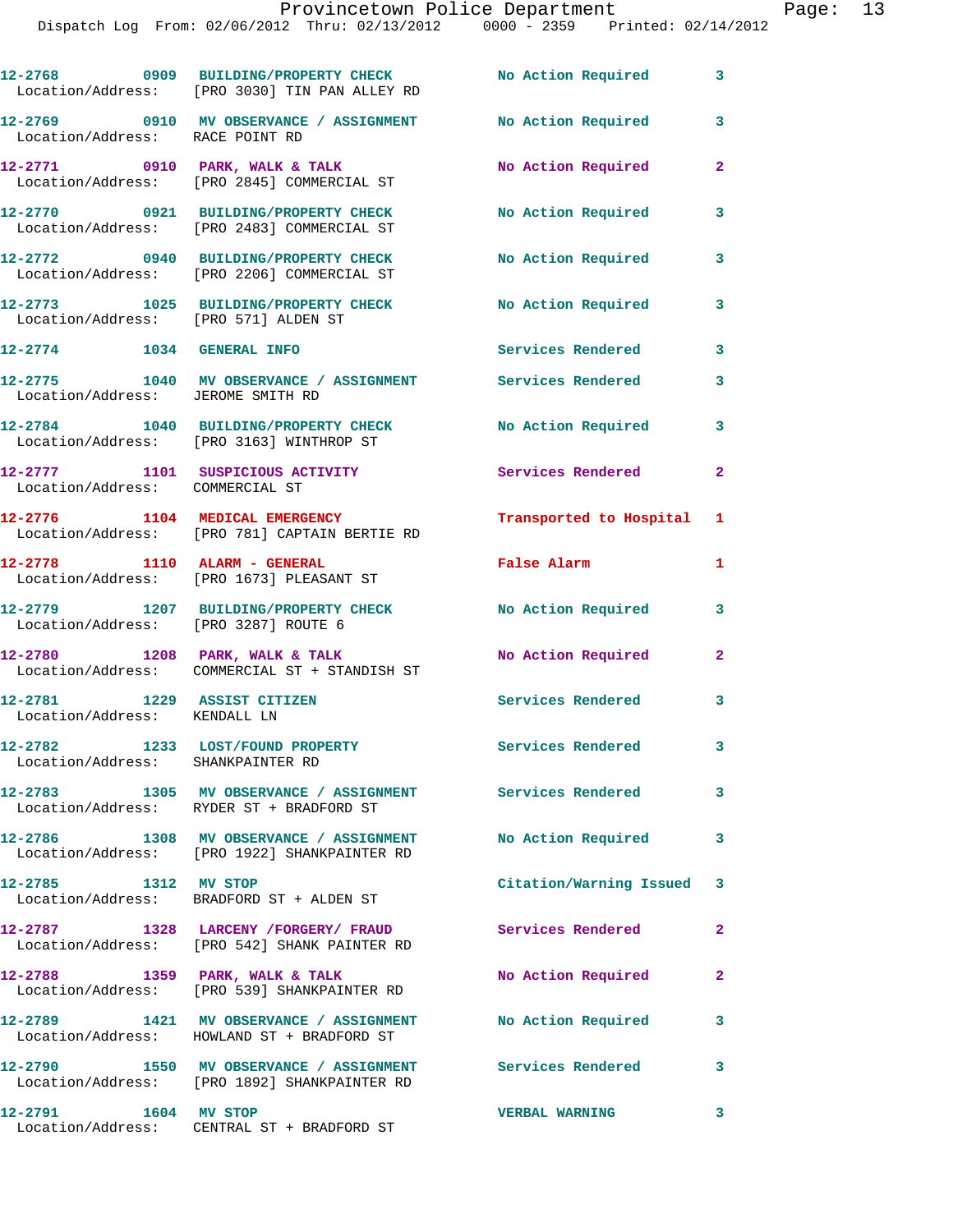|                                      | 12-2792 1604 BUILDING/PROPERTY CHECK<br>Location/Address: [PRO 2898] JEROME SMITH RD                           | BLDG/PROP Checked/Secure 3 |                   |
|--------------------------------------|----------------------------------------------------------------------------------------------------------------|----------------------------|-------------------|
|                                      | 12-2793 1644 SPEED DOLLY ASSIGNMENT Services Rendered<br>Location/Address: [PRO 542] SHANK PAINTER RD          |                            | 3                 |
| 12-2794 1658 GENERAL INFO            |                                                                                                                | Services Rendered          | 3                 |
|                                      | 12-2795 1658 BUILDING/PROPERTY CHECK BLDG/PROP Checked/Secure 3<br>Location/Address: [PRO 3259] MACMILLAN      |                            |                   |
|                                      | 12-2796 1731 DISORDERLY<br>Location/Address: [PRO 204] COMMERCIAL ST                                           | SPOKEN TO                  | $\mathbf{2}$<br>1 |
|                                      | 12-2797 1747 BUILDING/PROPERTY CHECK BLDG/PROP Checked/Secure 3<br>Location/Address: [PRO 1646] WINSLOW ST     |                            |                   |
|                                      | 12-2798 1812 MV OBSERVANCE / ASSIGNMENT No Action Required<br>Location/Address: BRADFORD ST + SHANK PAINTER RD |                            | 3                 |
| 12-2799 1926 VERIZON TECH            | Location/Address: [PRO 542] SHANK PAINTER RD                                                                   | Services Rendered          | 1                 |
| Location/Address: [PRO 2] ALDEN ST   | 12-2800 1930 BUILDING/PROPERTY CHECK BLDG/PROP Checked/Secure 3                                                |                            |                   |
|                                      | 12-2801 1947 BUILDING/PROPERTY CHECK BLDG/PROP Checked/Secure 3<br>Location/Address: [PRO 306] COMMERCIAL ST   |                            |                   |
|                                      | 12-2802 1958 MV OBSERVANCE / ASSIGNMENT Services Rendered<br>Location/Address: [PRO 2577] BRADFORD ST          |                            | 3                 |
| 12-2803 2027 MV STOP                 | Location/Address: [PRO 785] CARVER ST                                                                          | <b>VERBAL WARNING</b>      | 3                 |
| Location/Address: [PRO 571] ALDEN ST | 12-2804 2109 BUILDING/PROPERTY CHECK BLDG/PROP Checked/Secure 3                                                |                            |                   |
|                                      | 12-2805 2111 BUILDING/PROPERTY CHECK<br>Location/Address: [PRO 3317] CEMETERY RD                               | BLDG/PROP Checked/Secure 3 |                   |
|                                      | 12-2806 2114 BUILDING/PROPERTY CHECK BLDG/PROP Checked/Secure 3<br>Location/Address: [PRO 3318] CEMETERY RD    |                            |                   |
| Location/Address: [PRO 1378] DYER ST | 12-2807 2118 BUILDING/PROPERTY CHECK BLDG/PROP Checked/Secure 3                                                |                            |                   |
|                                      | 12-2808 2122 MV OBSERVANCE / ASSIGNMENT<br>Location/Address: [PRO 595] BRADFORD ST                             | <b>Services Rendered</b>   | 3                 |
| 12-2809 2133 MV STOP                 | Location/Address: BRADFORD ST + CONWAY ST                                                                      | <b>VERBAL WARNING</b>      | 3                 |
|                                      | $12-2810$ 2312 PARK, WALK & TALK<br>Location/Address: [PRO 2737] COMMERCIAL ST                                 | No Action Required         | 2                 |
| 12-2811 2312 BAR CHECK               | Location/Address: [PRO 2737] COMMERCIAL ST                                                                     | No Action Required         | $\mathbf{2}$      |
| 12-2812 2316 BAR CHECK               | Location/Address: [PRO 399] COMMERCIAL ST                                                                      | No Action Required         | $\mathbf{2}$      |
| 12-2813 2318 BAR CHECK               | Location/Address: [PRO 3443] COMMERCIAL ST                                                                     | No Action Required         | 2                 |
| Location/Address: [PRO 2] ALDEN ST   | 12-2814 2323 BUILDING/PROPERTY CHECK BLDG/PROP Checked/Secure 3                                                |                            |                   |
|                                      | 12-2815 2333 MV OBSERVANCE / ASSIGNMENT Services Rendered                                                      |                            | $\mathbf{3}$      |

Location/Address: ROUTE 6 + SNAIL RD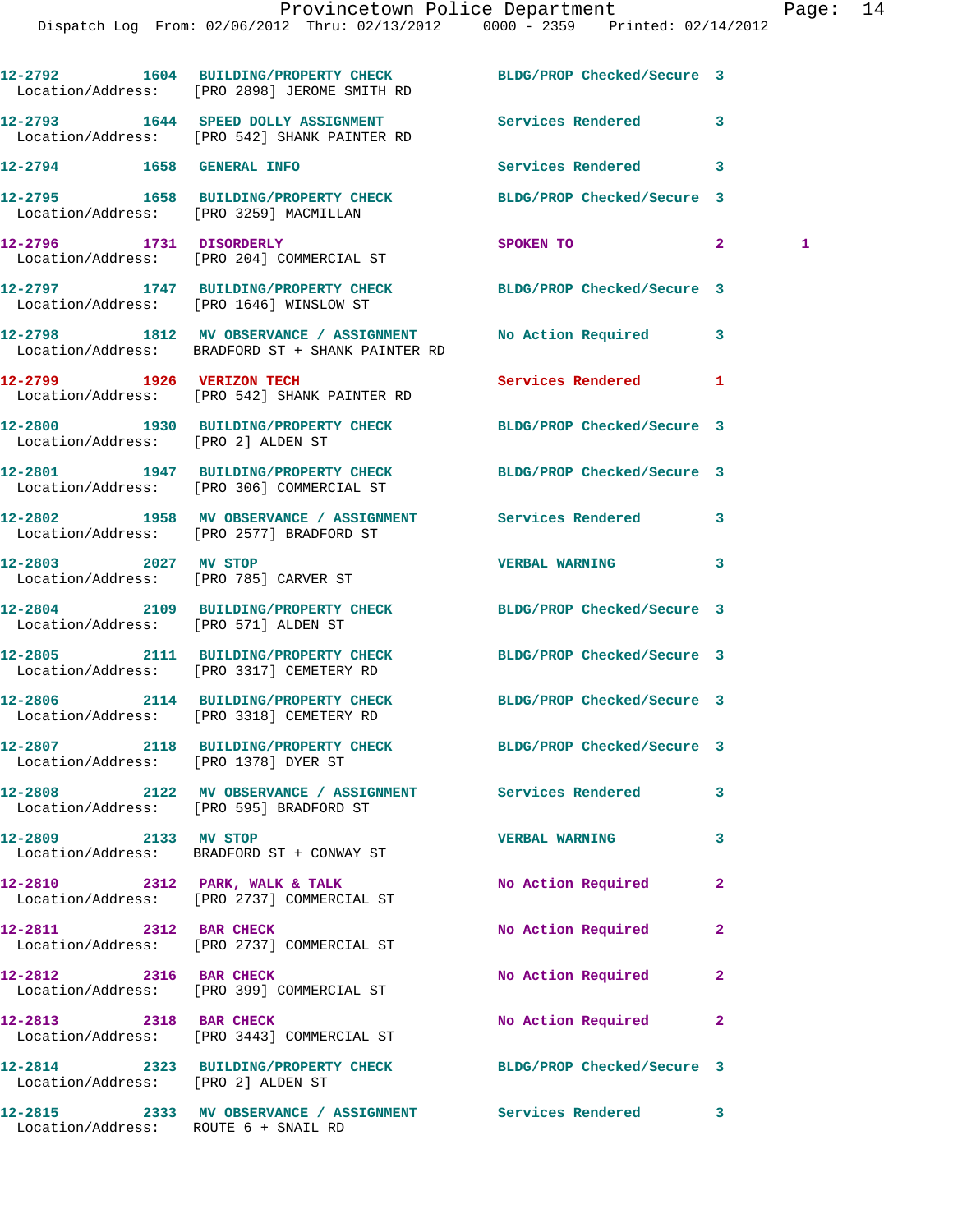|                                   | Location/Address: [PRO 530] SHANKPAINTER RD                                                           | 12-2816 2338 BUILDING/PROPERTY CHECK BLDG/PROP Checked/Secure 3 |                   |
|-----------------------------------|-------------------------------------------------------------------------------------------------------|-----------------------------------------------------------------|-------------------|
|                                   | Location/Address: BRADFORD ST + RYDER ST                                                              | 12-2817 		 2351 MV OBSERVANCE / ASSIGNMENT Services Rendered 3  |                   |
| For Date: $02/11/2012$ - Saturday |                                                                                                       |                                                                 |                   |
|                                   | 12-2818 0006 BAR CHECK<br>Location/Address: [PRO 80] CARVER ST                                        | Services Rendered                                               | $\mathbf{2}$      |
|                                   | 12-2819 0019 BUILDING/PROPERTY CHECK<br>Location/Address: [PRO 306] COMMERCIAL ST                     | BLDG/PROP Checked/Secure 3                                      |                   |
|                                   | $12-2820$ 0025 PARK, WALK & TALK<br>Location/Address: [PRO 1903] COMMERCIAL ST                        | Services Rendered                                               | $\overline{2}$    |
|                                   | 12-2821 0026 BUILDING/PROPERTY CHECK<br>Location/Address: [PRO 175] COMMERCIAL ST                     | Services Rendered                                               | 3                 |
|                                   | 12-2822 0030 BAR CHECK<br>Location/Address: [PRO 484] MASONIC PL                                      | No Action Required                                              | $\overline{2}$    |
| 12-2823 0046 BAR CHECK            | Location/Address: [PRO 3455] BRADFORD ST                                                              | No Action Required                                              | $\overline{2}$    |
|                                   | 12-2824 0122 BUILDING/PROPERTY CHECK Services Rendered<br>Location/Address: [PRO 488] MAYFLOWER ST    |                                                                 | 3                 |
|                                   | 12-2825 0134 MV OBSERVANCE / ASSIGNMENT Services Rendered<br>Location/Address: [PRO 2577] BRADFORD ST |                                                                 | 3                 |
|                                   | 12-2826 0209 BUILDING/PROPERTY CHECK<br>Location/Address: [PRO 518] RACE POINT RD                     | Services Rendered                                               | 3                 |
| 12-2827 0304 MISSING PERSON       | Location/Address: [PRO 542] SHANK PAINTER RD                                                          | <b>No Action Required</b>                                       | 1                 |
|                                   | Location/Address: [PRO 440] HARRY KEMP WAY                                                            | 12-2828 0315 BUILDING/PROPERTY CHECK BLDG/PROP Checked/Secure 3 |                   |
|                                   | Location/Address: [PRO 545] SHANKPAINTER RD                                                           | 12-2829 0511 BUILDING/PROPERTY CHECK BLDG/PROP Checked/Secure 3 |                   |
|                                   | $12-2830$ 0514 PARK, WALK & TALK<br>Location/Address: [PRO 539] SHANK PAINTER RD                      | Services Rendered                                               | $\mathbf{2}$      |
|                                   | 12-2831 0516 BUILDING/PROPERTY CHECK<br>Location/Address: [PRO 519] RACE POINT RD                     | Services Rendered                                               | 3                 |
| Location/Address: SHANKPAINTER RD | 12-2832 0528 MV OBSERVANCE / ASSIGNMENT No Action Required                                            |                                                                 | 3                 |
|                                   | 12-2833 0540 MV OBSERVANCE / ASSIGNMENT Services Rendered<br>Location/Address: SNAIL RD + ROUTE 6     |                                                                 | 3                 |
|                                   | 12-2834 0603 INFO SERVICES - LOBBY<br>Location/Address: [PRO 542] SHANK PAINTER RD                    | Services Rendered                                               | $\mathbf{2}$<br>7 |
|                                   | 12-2835 0732 BUILDING/PROPERTY CHECK No Action Required<br>Location/Address: [PRO 444] HIGH POLE      |                                                                 | 3                 |
|                                   | 12-2836 0825 BUILDING/PROPERTY CHECK<br>Location/Address: [PRO 564] BAYBERRY                          | No Action Required                                              | 3                 |
|                                   | Location/Address: [PRO 519] RACE POINT RD                                                             | 12-2837 0846 BUILDING/PROPERTY CHECK BLDG/PROP Checked/Secure 3 |                   |
| 12-2838                           | 0848 BUILDING/PROPERTY CHECK                                                                          | No Action Required                                              | 3                 |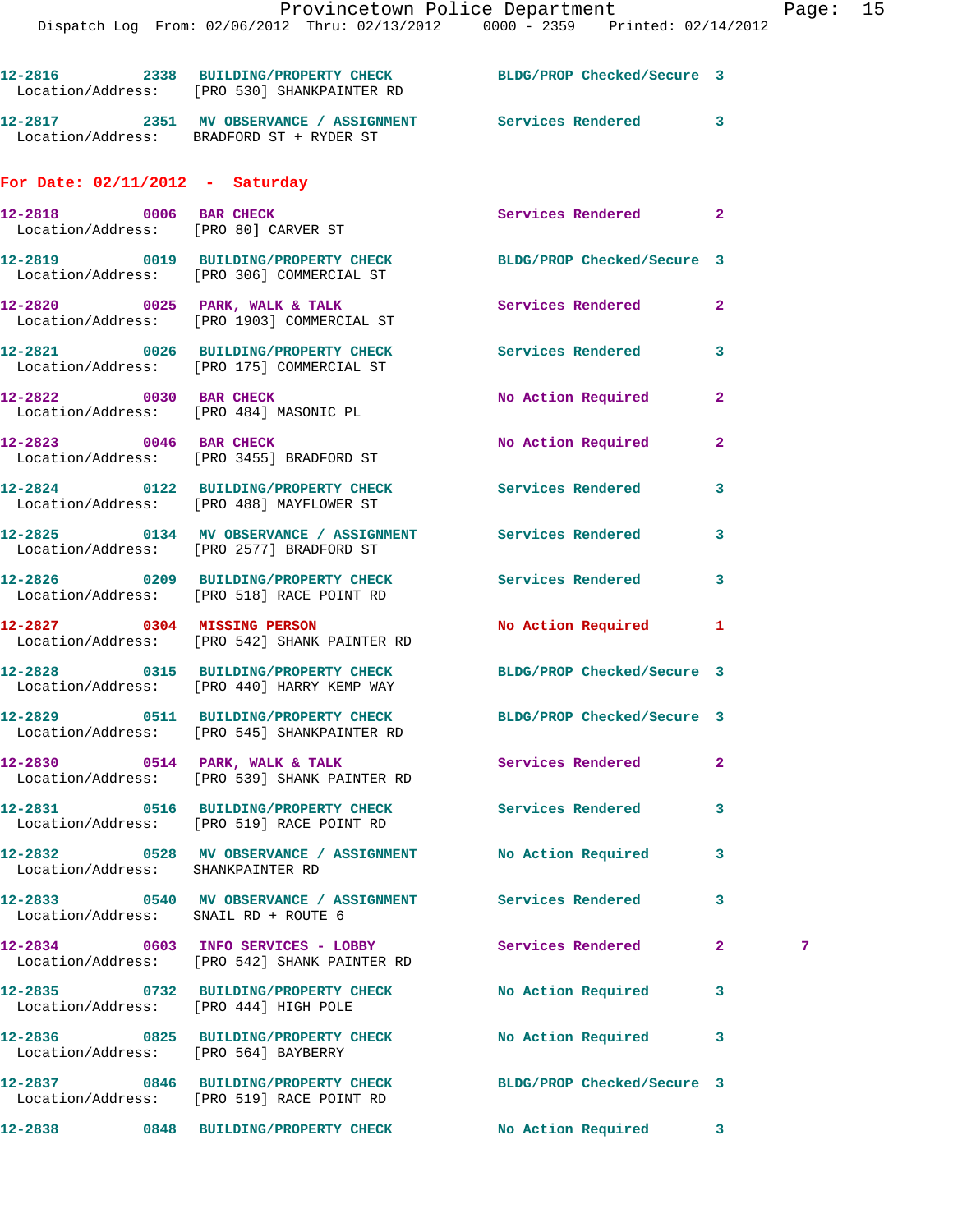|                                      |                                                                                                                     | Provincetown Police Department The Rage: 16 |              |   |  |
|--------------------------------------|---------------------------------------------------------------------------------------------------------------------|---------------------------------------------|--------------|---|--|
|                                      | Dispatch Log From: 02/06/2012 Thru: 02/13/2012 0000 - 2359 Printed: 02/14/2012                                      |                                             |              |   |  |
| Location/Address: [PRO 3287] ROUTE 6 |                                                                                                                     |                                             |              |   |  |
|                                      | 12-2839 0851 MV OBSERVANCE / ASSIGNMENT Services Rendered 3<br>Location/Address: HARRY KEMP WAY + HOWLAND ST        |                                             |              |   |  |
|                                      | 12-2840 0855 PARK, WALK & TALK NO Action Required 2<br>Location/Address: [PRO 595] BRADFORD ST                      |                                             |              |   |  |
|                                      | 12-2841 0858 BUILDING/PROPERTY CHECK No Action Required 3<br>Location/Address: [PRO 571] ALDEN ST                   |                                             |              |   |  |
| Location/Address: ROUTE 6            | 12-2842 0906 MV OBSERVANCE / ASSIGNMENT Citation/Warning Issued 3                                                   |                                             |              |   |  |
|                                      | 12-2843 0913 MV STOP<br>Location/Address: [PRO 3440] ROUTE 6                                                        | <b>VERBAL WARNING</b>                       | 3            |   |  |
|                                      | 12-2844 0928 MV STOP<br>Location/Address: [PRO 2513] ROUTE 6                                                        | <b>VERBAL WARNING</b>                       | $\mathbf{3}$ |   |  |
|                                      | 12-2845 0936 BUILDING/PROPERTY CHECK No Action Required 3<br>Location/Address: [PRO 2500] COMMERCIAL ST             |                                             |              |   |  |
|                                      | 12-2846 1019 MV STOP<br>Location/Address: BRADFORD ST + RYDER ST                                                    | VERBAL WARNING 3                            |              |   |  |
|                                      | 12-2847 1038 BUILDING/PROPERTY CHECK No Action Required 3<br>Location/Address: [PRO 3318] CEMETERY RD               |                                             |              |   |  |
|                                      | 12-2848 1047 PARK, WALK & TALK<br>Location/Address: [PRO 516] RACE POINT RD                                         | Services Rendered                           | $\mathbf{2}$ |   |  |
|                                      | 12-2849 1049 MV OBSERVANCE / ASSIGNMENT Citation/Warning Issued 3<br>Location/Address: HARRY KEMP WAY + BREWSTER ST |                                             |              |   |  |
| 12-2850 1058 MV STOP                 | Location/Address: HARRY KEMP WAY + CONWELL ST                                                                       | <b>VERBAL WARNING</b>                       | 3            |   |  |
| Location/Address: [PRO 500] OAK DR   | 12-2851 1117 MEDICAL EMERGENCY 1 Transported to Hospital 1                                                          |                                             |              |   |  |
| 1122<br>12-2852                      | MV STOP<br>Location/Address: [PRO 444] HIGH POLE HILL                                                               | <b>VERBAL WARNING</b>                       | 3            |   |  |
|                                      | 12-2853 1202 PARK, WALK & TALK<br>Location/Address: [PRO 3004] BRADFORD ST                                          | No Action Required                          | $\mathbf{2}$ |   |  |
|                                      | 12-2854 1207 BOAT/HARBORMASTER<br>Location/Address: [PRO 3259] MACMILLAN WHARF                                      | SPOKEN TO                                   | $\mathbf{2}$ |   |  |
|                                      | 12-2855 1208 BUILDING/PROPERTY CHECK No Action Required<br>Location/Address: [PRO 3317] CEMETERY RD                 |                                             | $\mathbf{3}$ |   |  |
| 12-2856 1215 HAZARDS                 | Location/Address: BANGS ST + BRADFORD ST                                                                            | Services Rendered                           | $\mathbf{2}$ | 1 |  |
|                                      | 12-2857 1231 PARK, WALK & TALK<br>Location/Address: [PRO 537] SHANK PAINTER RD                                      | Services Rendered 2                         |              |   |  |
| Location/Address: [PRO 433] RYDER ST | 12-2858 1313 BUILDING/PROPERTY CHECK                                                                                | <b>No Action Required</b>                   | $\mathbf{3}$ |   |  |
| 12-2859 1329 THREATS                 | Location/Address: [PRO 83] CENTER ST                                                                                | Services Rendered 2                         |              |   |  |
| Location/Address: [PRO 3287] ROUTE 6 | 12-2860 1424 BUILDING/PROPERTY CHECK                                                                                | <b>No Action Required</b>                   | 3            |   |  |
|                                      | 12-2861 1516 BUILDING/PROPERTY CHECK BLDG/PROP Checked/Secure 3<br>Location/Address: [PRO 2543] MACMILLAN           |                                             |              |   |  |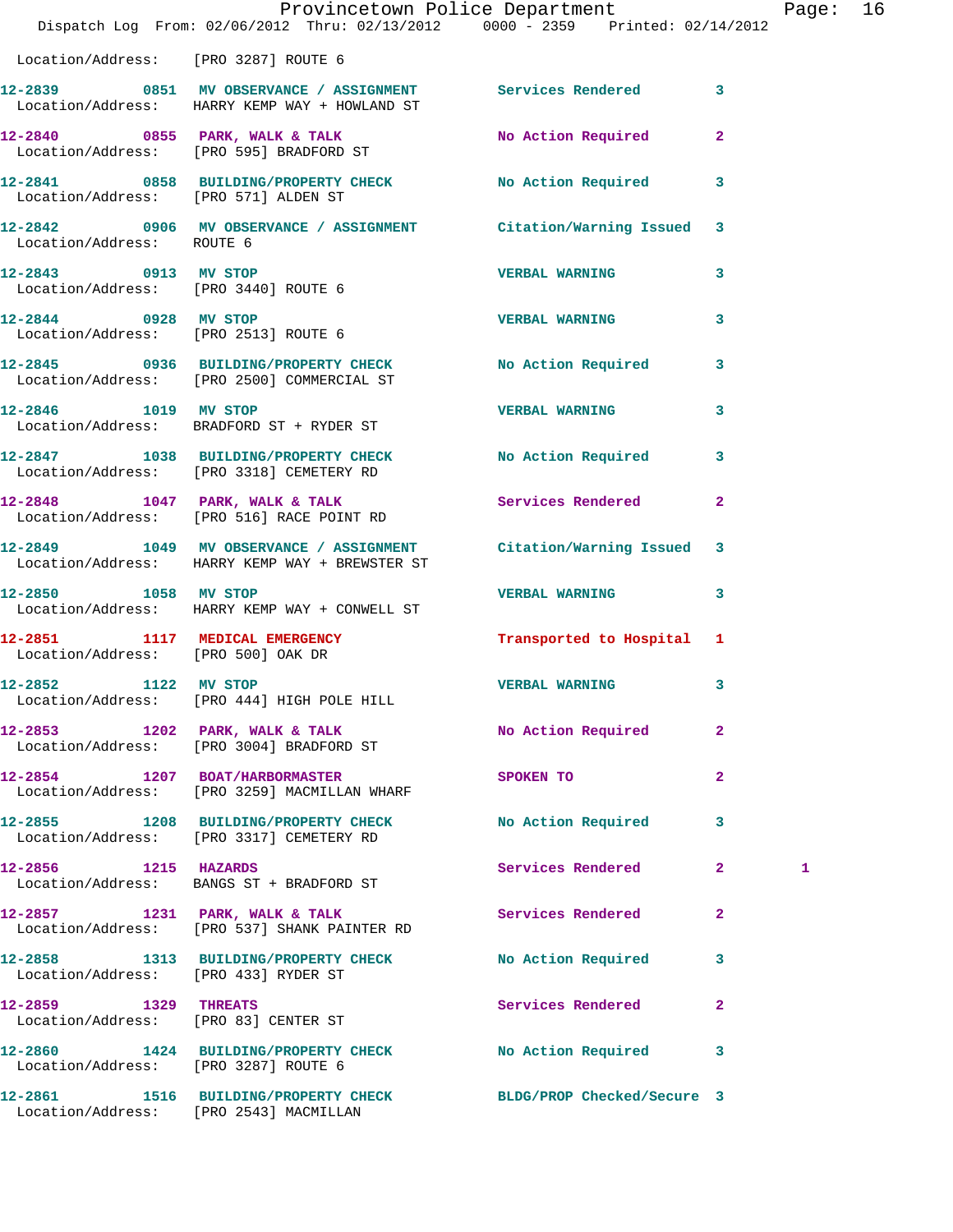## Provincetown Police Department Page: 17

Dispatch Log From: 02/06/2012 Thru: 02/13/2012 0000 - 2359 Printed: 02/14/2012

| 12-2862 1518 911 GENERAL               | Location/Address: [PRO 710] BRADFORD ST                                                               | Services Rendered 1        |              |
|----------------------------------------|-------------------------------------------------------------------------------------------------------|----------------------------|--------------|
|                                        | 12-2863 1604 BUILDING/PROPERTY CHECK<br>Location/Address: [PRO 175] COMMERCIAL ST                     | BLDG/PROP Checked/Secure 3 |              |
|                                        | 12-2864 1611 MV OBSERVANCE / ASSIGNMENT<br>Location/Address: [PRO 2521] ROUTE 6                       | No Action Required         | 3            |
| 12-2865 1634 NOTIFY WATER DEPT         | Location/Address: [PRO 2086] GARFIELD ST                                                              | Services Rendered          | 3            |
|                                        | 12-2866 1648 BUILDING/PROPERTY CHECK<br>Location/Address: [PRO 2206] COMMERCIAL ST                    | BLDG/PROP Checked/Secure 3 |              |
|                                        | 12-2867 1656 MV OBSERVANCE / ASSIGNMENT Services Rendered<br>Location/Address: RYDER ST + BRADFORD ST |                            | 3            |
| 12-2868 1704 LOST WALLET               | Location/Address: [PRO 542] SHANK PAINTER RD                                                          | Services Rendered          | 3            |
| 12-2869 1720 MV STOP                   | Location/Address: SHANK PAINTER RD + BRADFORD ST                                                      | <b>VERBAL WARNING</b>      | 3            |
| 12-2870 1738 ALARM - FIRE              | Location/Address: [PRO 1434] STANDISH ST                                                              | No Action Required 1       |              |
| Location/Address: [PRO 3287] ROUTE 6   | 12-2871 1823 BUILDING/PROPERTY CHECK                                                                  | BLDG/PROP Checked/Secure 3 |              |
|                                        | 12-2872 1836 BUILDING/PROPERTY CHECK<br>Location/Address: [PRO 2898] JEROME SMITH RD                  | BLDG/PROP Checked/Secure 3 |              |
|                                        | 12-2873 1900 MV OBSERVANCE / ASSIGNMENT<br>Location/Address: STANDISH ST + BRADFORD ST                | No Action Required         | 3            |
| 12-2874 1948 MV STOP                   | Location/Address: [PRO 165] COMMERCIAL ST                                                             | <b>VERBAL WARNING</b>      | 3            |
|                                        | 12-2875 2012 BUILDING/PROPERTY CHECK<br>Location/Address: [PRO 2540] RACE POINT RD                    | BLDG/PROP Checked/Secure 3 |              |
|                                        | 12-2876 2037 BUILDING/PROPERTY CHECK<br>Location/Address: [PRO 3317] CEMETERY RD                      | BLDG/PROP Checked/Secure 3 |              |
| Location/Address: [PRO 444] HIGH POLE  | 12-2877 2125 BUILDING/PROPERTY CHECK                                                                  | BLDG/PROP Checked/Secure 3 |              |
| Location/Address: [PRO 3259] MACMILLAN | 12-2878 2300 BUILDING/PROPERTY CHECK                                                                  | <b>Services Rendered</b>   | 3            |
|                                        | $12-2879$ 2303 PARK, WALK & TALK<br>Location/Address: [PRO 2222] COMMERCIAL ST                        | Services Rendered          | $\mathbf{2}$ |
| 2307 BAR CHECK<br>12-2880              | Location/Address: [PRO 2737] COMMERCIAL ST                                                            | LICENSING/NO ACTION        | $\mathbf{2}$ |
| 12-2881 2308 BAR CHECK                 | Location/Address: [PRO 399] COMMERCIAL ST                                                             | LICENSING/NO ACTION        | $\mathbf{2}$ |
| 12-2882                                | 2310 BUILDING/PROPERTY CHECK<br>Location/Address: [PRO 545] SHANKPAINTER RD                           | BLDG/PROP Checked/Secure 3 |              |
| 12-2883 2311 BAR CHECK                 | Location/Address: [PRO 3443] COMMERCIAL ST                                                            | LICENSING/NO ACTION        | 2            |
|                                        |                                                                                                       |                            |              |

**12-2884 2313 MV OBSERVANCE / ASSIGNMENT Services Rendered 3** 

Location/Address: BRADFORD ST + RYDER ST

**For Date: 02/12/2012 - Sunday**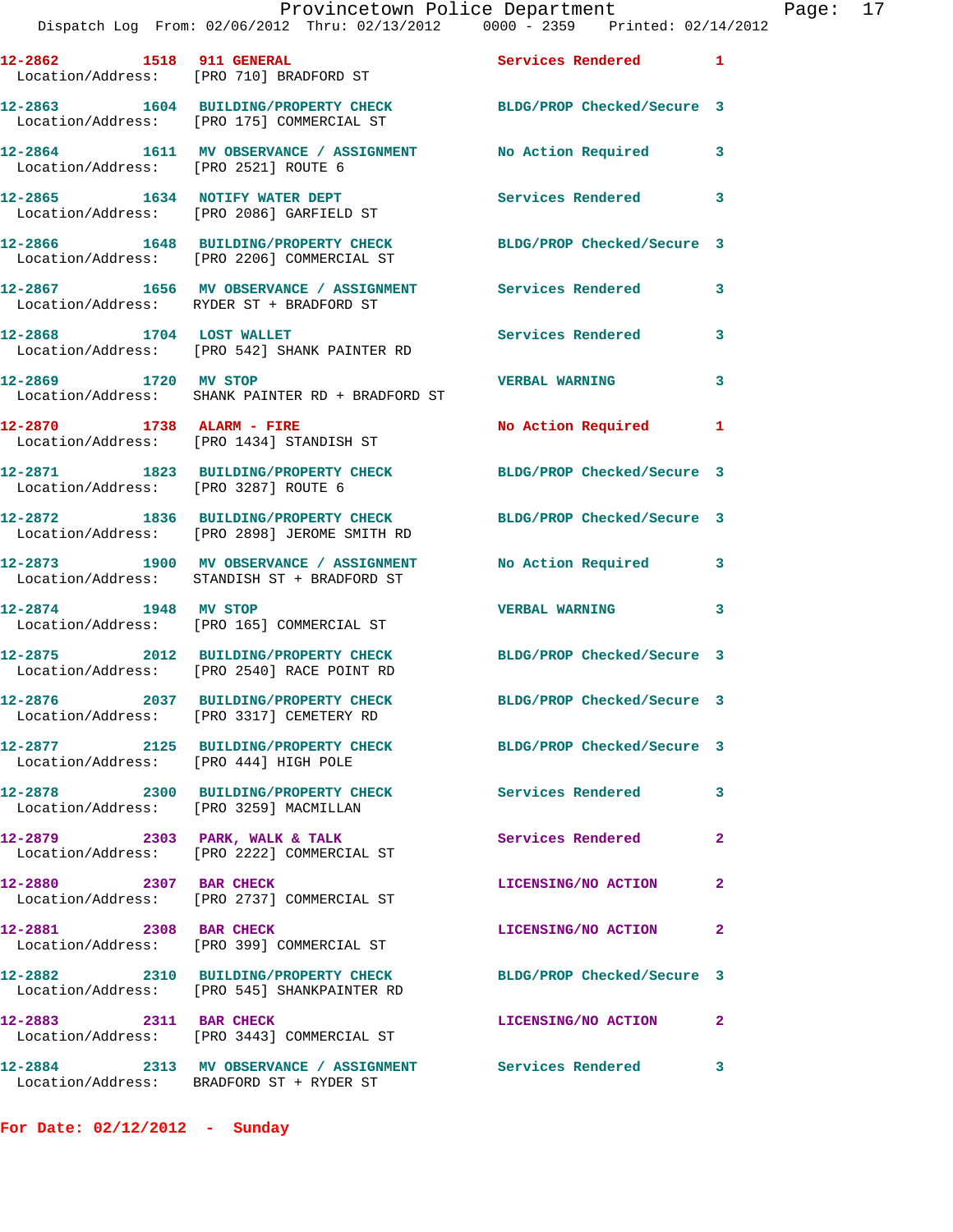## Provincetown Police Department Page: 18

|                                                                  | 12-2885 0002 BUILDING/PROPERTY CHECK Services Rendered<br>Location/Address: [PRO 488] MAYFLOWER ST            |                            | 3            |   |
|------------------------------------------------------------------|---------------------------------------------------------------------------------------------------------------|----------------------------|--------------|---|
| Location/Address: ROUTE 6 + SNAIL RD                             | 12-2886 60008 MV OBSERVANCE / ASSIGNMENT Services Rendered                                                    |                            | 3            |   |
|                                                                  | 12-2887 0041 BUILDING/PROPERTY CHECK<br>Location/Address: [PRO 519] RACE POINT RD                             | BLDG/PROP Checked/Secure 3 |              |   |
| 12-2888 0106 FIRE, OTHER<br>Location/Address: PRISCILLA ALDEN RD |                                                                                                               | Could Not Locate           | 1            |   |
|                                                                  | 12-2889 0111 LOBBY TRAFFIC<br>Location/Address: [PRO 542] SHANK PAINTER RD                                    | Services Rendered          | 3            | 9 |
| 12-2890 0112 DISORDERLY                                          | Location/Address: [PRO 3443] COMMERCIAL ST                                                                    | Services Rendered          | $\mathbf{2}$ |   |
| Location/Address: [PRO 444] HIGH POLE                            | 12-2891 0131 BUILDING/PROPERTY CHECK                                                                          | <b>Services Rendered</b>   | 3            |   |
| 12-2892 0140 DISORDERLY                                          | Location/Address: [PRO 3430] COMMERCIAL ST                                                                    | Could Not Locate           | $\mathbf{2}$ | 1 |
| 12-2893 0143 DISORDERLY                                          | Location/Address: STANDISH ST + BRADFORD ST                                                                   | Peace Restored             | $\mathbf{2}$ | 5 |
|                                                                  | 12-2894 0505 BUILDING/PROPERTY CHECK<br>Location/Address: [PRO 518] RACE POINT RD                             | Services Rendered          | 3            |   |
| 12-2895 0516 MV STOP                                             | Location/Address: [PRO 2519] ROUTE 6                                                                          | <b>VERBAL WARNING</b>      | 3            |   |
|                                                                  | 12-2896 0551 MV OBSERVANCE / ASSIGNMENT Services Rendered<br>Location/Address: STANDISH AVE + BRADFORD ST     |                            | 3            |   |
| Location/Address: [PRO 3287] ROUTE 6                             | 12-2897 0649 BUILDING/PROPERTY CHECK BLDG/PROP Checked/Secure 3                                               |                            |              |   |
|                                                                  | 12-2898 0742 BUILDING/PROPERTY CHECK<br>Location/Address: [PRO 3163] WINTHROP ST                              | BLDG/PROP Checked/Secure 3 |              |   |
| Location/Address: [PRO 444] HIGH POLE                            | 12-2899 0834 BUILDING/PROPERTY CHECK Services Rendered                                                        |                            | 3            |   |
| Location/Address: [PRO 444] HIGH POLE                            | 12-2900 0834 BUILDING/PROPERTY CHECK                                                                          | BLDG/PROP Checked/Secure 3 |              |   |
|                                                                  | 12-2901 0837 NO TRESPASS ORDER<br>Location/Address: [PRO 3137] RACE POINT RD                                  | SPOKEN TO                  | $\mathbf{2}$ |   |
| 12-2902 0844 POLE ON ROOF<br>Location/Address: PEARL ST          |                                                                                                               | Services Rendered          | 3            |   |
|                                                                  | 12-2903 0855 ALARM - GENERAL<br>Location/Address: [PRO 455] COMMERCIAL ST                                     | Services Rendered          | 1            |   |
| 12-2904 0908 FOLLOW UP                                           | Location/Address: [PRO 2543] MACMILLAN WHARF                                                                  | Services Rendered          | $\mathbf{2}$ |   |
|                                                                  | 12-2905 0945 PARK, WALK & TALK<br>Location/Address: [PRO 595] BRADFORD ST                                     | No Action Required         | $\mathbf{2}$ |   |
| Location/Address: [PRO 3222] ALDEN ST                            | 12-2906 0949 DR ORDERED TRANSPORT                                                                             | Transported to Hospital    | 1            |   |
|                                                                  | 12-2907 1001 MV OBSERVANCE / ASSIGNMENT Citation/Warning Issued 3<br>Location/Address: BRADFORD ST + RYDER ST |                            |              |   |

**12-2909 1014 MV STOP Citation/Warning Issued 3**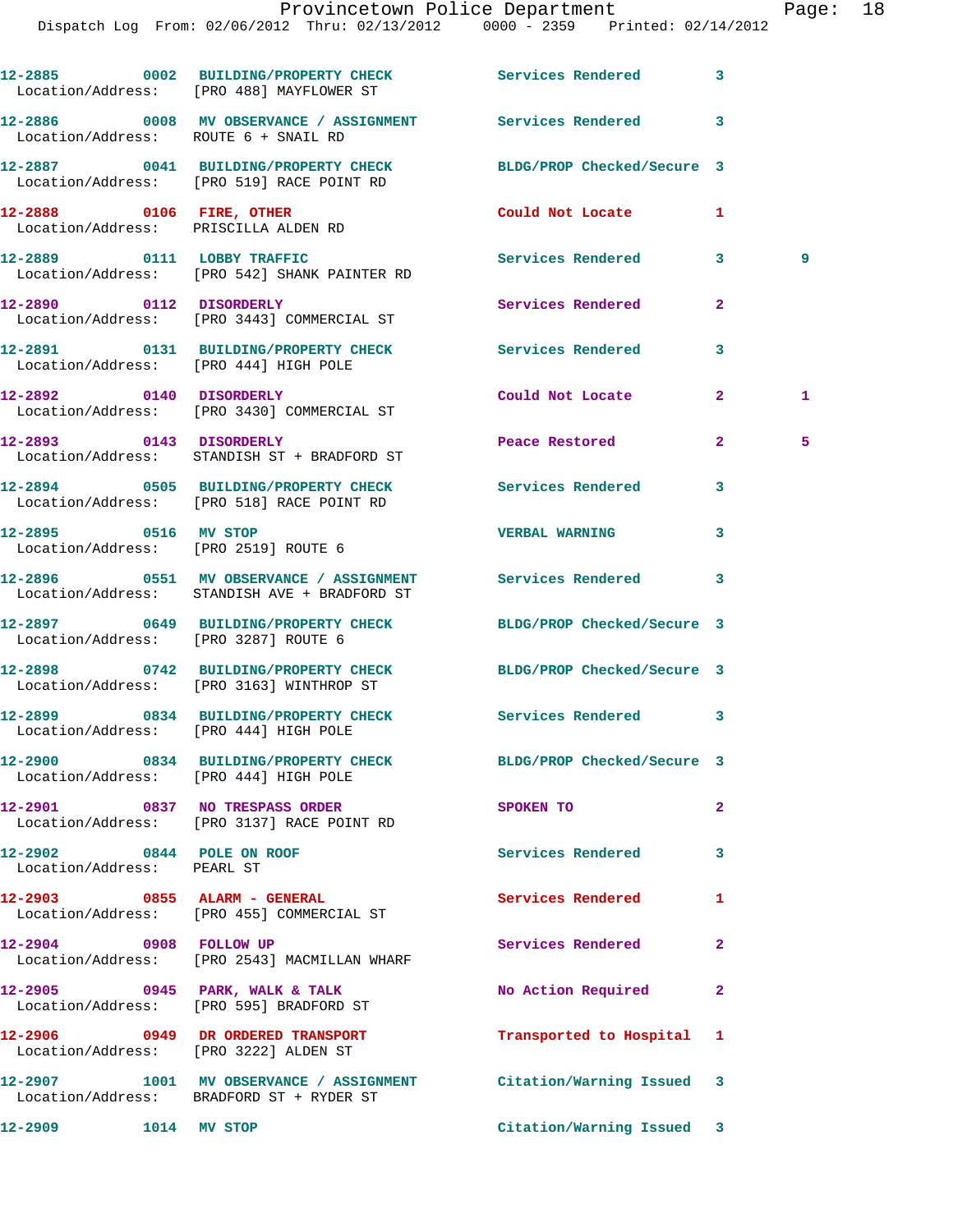|                                                                  | Dispatch Log From: 02/06/2012 Thru: 02/13/2012 0000 - 2359 Printed: 02/14/2012                               | Provincetown Police Department Page: 19 |                |   |  |
|------------------------------------------------------------------|--------------------------------------------------------------------------------------------------------------|-----------------------------------------|----------------|---|--|
|                                                                  | Location/Address: BRADFORD ST + CENTER ST                                                                    |                                         |                |   |  |
|                                                                  | 12-2910 1022 BUILDING/PROPERTY CHECK BLDG/PROP Checked/Secure 3<br>Location/Address: [PRO 175] COMMERCIAL ST |                                         |                |   |  |
|                                                                  | 12-2911 1030 MV STOP<br>Location/Address: [PRO 2479] ROUTE 6                                                 | <b>VERBAL WARNING</b>                   | 3              |   |  |
| Location/Address: RACE POINT RD                                  | 12-2912 1214 COMPLAINT/SHACK IN THE WOODS Services Rendered                                                  |                                         | $\mathbf{3}$   |   |  |
|                                                                  | 12-2913 1226 PARK, WALK & TALK<br>Location/Address: COMMERCIAL ST + STANDISH ST                              | No Action Required                      | $\mathbf{2}$   |   |  |
| 12-2914 1237 BAR CHECK                                           | Location/Address: [PRO 399] COMMERCIAL ST                                                                    | BLDG/PROP Checked/Secure 2              |                |   |  |
|                                                                  | 12-2915 1252 BUILDING/PROPERTY CHECK No Action Required 3<br>Location/Address: [PRO 16] BRADFORD ST          |                                         |                |   |  |
|                                                                  | 12-2916 1309 GENERAL INFO                                                                                    | Services Rendered                       | 3              |   |  |
| Location/Address: [PRO 564] BAYBERRY                             | 12-2917 1312 BUILDING/PROPERTY CHECK                                                                         | No Action Required 3                    |                |   |  |
|                                                                  | 12-2918 1335 MV OBSERVANCE / ASSIGNMENT No Action Required 3<br>Location/Address: BRADFORD ST + STANDISH ST  |                                         |                |   |  |
|                                                                  | 12-2919 1404 BUILDING/PROPERTY CHECK BLDG/PROP Checked/Secure 3<br>Location/Address: [PRO 571] ALDEN ST      |                                         |                |   |  |
| 12-2920 1411 MV STOP                                             | Location/Address: BRADFORD ST + PRINCE ST                                                                    | <b>VERBAL WARNING</b>                   | 3              |   |  |
|                                                                  | 12-2921 1419 BUILDING/PROPERTY CHECK No Action Required 3<br>Location/Address: [PRO 216] COMMERCIAL ST       |                                         |                |   |  |
|                                                                  | 12-2922 1459 COMPLAINT<br>Location/Address: [PRO 439] GOSNOLD ST                                             | <b>Services Rendered</b>                | 3              |   |  |
|                                                                  | 12-2923 1517 BUILDING/PROPERTY CHECK<br>Location/Address: [PRO 3318] CEMETERY RD                             | BLDG/PROP Checked/Secure 3              |                |   |  |
|                                                                  | 12-2924 1522 FOLLOW UP<br>Location/Address: [PRO 711] BRADFORD ST                                            | Services Rendered                       | $\mathbf{2}$   |   |  |
|                                                                  | 12-2925 1619 MEDICAL EMERGENCY 1 PATIENT REFUSAL 1<br>Location/Address: [PRO 2144] CONWELL ST                |                                         |                | 1 |  |
| Location/Address: [PRO 2513] ROUTE 6                             | 12-2926 1621 MV OBSERVANCE / ASSIGNMENT No Action Required                                                   |                                         | 3              |   |  |
| 12-2927 1636 COMPLAINT<br>Location/Address: [PRO 3222] ALDEN ST  |                                                                                                              | Services Rendered                       | 3              |   |  |
| 12-2928 1712 MV STOP                                             | Location/Address: [PRO 606] CONWELL ST                                                                       | <b>VERBAL WARNING</b>                   | 3              |   |  |
| 12-2929 1715 COMPLAINT<br>Location/Address: [PRO 37] BRADFORD ST |                                                                                                              | Services Rendered                       | 3              |   |  |
| 12-2930 1718 MV STOP                                             | Location/Address: [PRO 37] BRADFORD ST                                                                       | <b>VERBAL WARNING</b>                   | 3              |   |  |
|                                                                  | 12-2931 1740 LOOSE DOG<br>Location/Address: [PRO 1256] STANDISH ST                                           | Could Not Locate                        | $\overline{2}$ |   |  |
| 12-2932 1749 MV STOP                                             | Location/Address: [PRO 542] SHANK PAINTER RD                                                                 | <b>VERBAL WARNING</b>                   | 3              |   |  |
|                                                                  | 12-2933 1814 BUILDING/PROPERTY CHECK                                                                         | BLDG/PROP Checked/Secure 3              |                |   |  |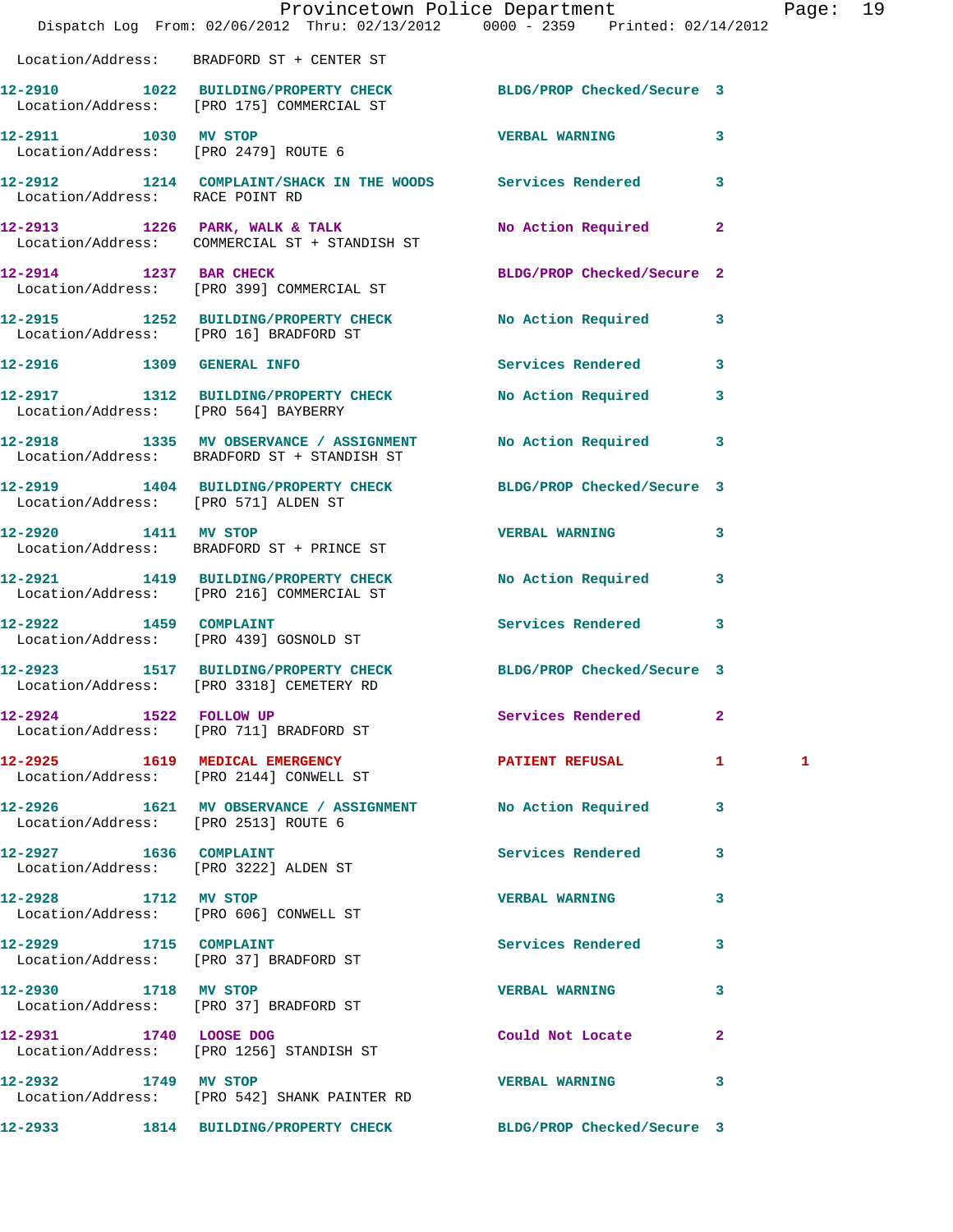|                                       | Dispatch Log From: 02/06/2012 Thru: 02/13/2012 0000 - 2359 Printed: 02/14/2012                                  | Provincetown Police Department |              | Page: | 20 |
|---------------------------------------|-----------------------------------------------------------------------------------------------------------------|--------------------------------|--------------|-------|----|
|                                       | Location/Address: [PRO 2543] MACMILLAN                                                                          |                                |              |       |    |
|                                       | 12-2934 1825 BUILDING/PROPERTY CHECK BLDG/PROP Checked/Secure 3<br>Location/Address: [PRO 2898] JEROME SMITH RD |                                |              |       |    |
| Location/Address: [PRO 512] PRINCE ST | 12-2935 1840 BUILDING/PROPERTY CHECK BLDG/PROP Checked/Secure 3                                                 |                                |              |       |    |
| 12-2936 1847 MV STOP                  | Location/Address: SHANK PAINTER RD + BRADFORD ST                                                                | VERBAL WARNING 3               |              |       |    |
| 12-2937 1858 MV STOP                  | Location/Address: [PRO 3016] BRADFORD ST                                                                        | <b>VERBAL WARNING</b>          | $\mathbf{3}$ |       |    |
| Location/Address: [PRO 3287] ROUTE 6  | 12-2938 2036 BUILDING/PROPERTY CHECK BLDG/PROP Checked/Secure 3                                                 |                                |              |       |    |
|                                       | 12-2939 2215 BUILDING/PROPERTY CHECK BLDG/PROP Checked/Secure 3<br>Location/Address: [PRO 175] COMMERCIAL ST    |                                |              |       |    |
| For Date: 02/13/2012 - Monday         |                                                                                                                 |                                |              |       |    |
|                                       | 12-2940 0005 BUILDING/PROPERTY CHECK BLDG/PROP Checked/Secure 3<br>Location/Address: [PRO 3296] SHANKPAINTER RD |                                |              |       |    |
|                                       | 12-2941 0008 LOBBY TRAFFIC<br>Location/Address: [PRO 542] SHANK PAINTER RD                                      | Services Rendered 3            |              | 28    |    |
|                                       | 12-2942 0018 BUILDING/PROPERTY CHECK BLDG/PROP Checked/Secure 3<br>Location/Address: [PRO 306] COMMERCIAL ST    |                                |              |       |    |
|                                       | 12-2943 0057 MV OBSERVANCE / ASSIGNMENT Services Rendered 3<br>Location/Address: BRADFORD ST + RYDER ST         |                                |              |       |    |
|                                       | 12-2944 0058 MV OBSERVANCE / ASSIGNMENT Services Rendered 3<br>Location/Address: [PRO 3004] BRADFORD ST         |                                |              |       |    |
| Location/Address: [PRO 1378] DYER ST  | 12-2945 0137 BUILDING/PROPERTY CHECK BLDG/PROP Checked/Secure 3                                                 |                                |              |       |    |
| 12-2946                               | 0147 BUILDING/PROPERTY CHECK BLDG/PROP Checked/Secure 3<br>Location/Address: [PRO 444] HIGH POLE                |                                |              |       |    |
|                                       | 12-2947 0223 BUILDING/PROPERTY CHECK Services Rendered 3<br>Location/Address: [PRO 3287] ROUTE 6                |                                |              |       |    |
|                                       | 12-2948 0347 BUILDING/PROPERTY CHECK BLDG/PROP Checked/Secure 3<br>Location/Address: [PRO 569] WINSLOW ST       |                                |              |       |    |
|                                       | 12-2949 0514 PARK, WALK & TALK Services Rendered 2<br>Location/Address: [PRO 539] SHANKPAINTER RD               |                                |              |       |    |
|                                       | 12-2950 0621 BUILDING/PROPERTY CHECK Services Rendered 3<br>Location/Address: [PRO 2898] JEROME SMITH RD        |                                |              |       |    |
|                                       | 12-2951 0717 ALARM - FIRE<br>Location/Address: [PRO 3609] COMMERCIAL ST                                         | <b>False Alarm</b>             | $\mathbf{1}$ |       |    |
| 12-2952 0801 GENERAL INFO             |                                                                                                                 | Services Rendered 3            |              |       |    |
| 12-2953 0810 FOLLOW UP                | Location/Address: [PRO 37] BRADFORD ST                                                                          | SPOKEN TO                      | $\mathbf{2}$ |       |    |
|                                       | 12-2954 0829 BUILDING/PROPERTY CHECK BLDG/PROP Checked/Secure 3<br>Location/Address: [PRO 3259] MACMILLAN       |                                |              |       |    |
|                                       | 12-2955 0845 BUILDING/PROPERTY CHECK BLDG/PROP Checked/Secure 3<br>Location/Address: [PRO 2483] COMMERCIAL ST   |                                |              |       |    |
|                                       | 12-2956 0855 MV OBSERVANCE / ASSIGNMENT Services Rendered 3                                                     |                                |              |       |    |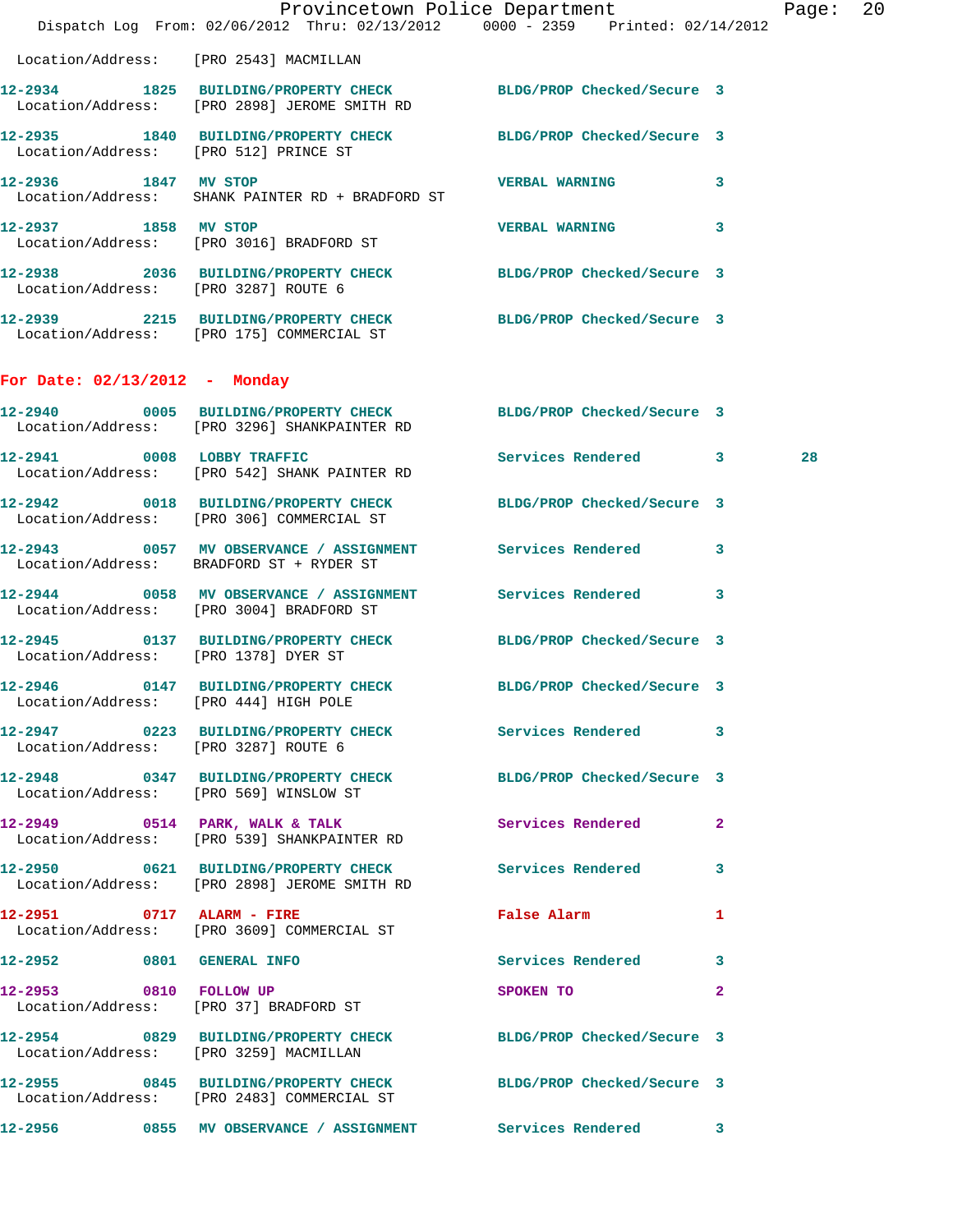|                                                    |  | Provincetown Police Department |  |                                     | Page: | -21 |
|----------------------------------------------------|--|--------------------------------|--|-------------------------------------|-------|-----|
| Dispatch Log From: $02/06/2012$ Thru: $02/13/2012$ |  |                                |  | $0000 - 2359$ Printed: $02/14/2012$ |       |     |
| Location/Address: ROUTE 6                          |  |                                |  |                                     |       |     |

| Location/Address: ROUTE 6                                    |                                                                             |                           |   |
|--------------------------------------------------------------|-----------------------------------------------------------------------------|---------------------------|---|
| 12-2957 0857 MV STOP<br>Location/Address: [PRO 2513] ROUTE 6 |                                                                             | Citation/Warning Issued 3 |   |
|                                                              | Location/Address: RYDER ST + BRADFORD ST                                    | No Action Required        | 3 |
| 12-2959 0952 FIRE, OTHER                                     | Location/Address: [PRO 1892] SHANK PAINTER RD                               | Services Rendered         | 1 |
|                                                              | Location/Address: [PRO 564] BAYBERRY                                        | No Action Required        | 3 |
| 12-2961 1002 ASSIST CITIZEN                                  | Location/Address: [PRO 655] CONANT ST                                       | SPOKEN TO                 | 3 |
| 12-2962<br>1012                                              | <b>GENERAL INFO</b>                                                         | Services Rendered         | 3 |
| $12 - 2964$ 1033<br>Location/Address:                        | LOST BLK WALLET W/ PINK BOW Services Rendered<br>[PRO 542] SHANK PAINTER RD |                           | 3 |

**12-2963 1034 MV STOP VERBAL WARNING 3**  Location/Address: RYDER ST + COMMERCIAL ST **12-2965 1043 MV STOP VERBAL WARNING 3**  Location/Address: RYDER ST + COMMERCIAL ST

 Location/Address: [PRO 1220] HARRY KEMP **12-2967** 1205 MV COMPLAINT Services Rendered 2 Location/Address: CENTER ST **12-2968 1253 BUILDING/PROPERTY CHECK No Action Required 3**  Location/Address: [PRO 2543] MACMILLAN **12-2969 1254 LARCENY /FORGERY/ FRAUD SPOKEN TO 2**  Location/Address: [PRO 542] SHANK PAINTER RD **12-2970 1327 911/ WORKING ON RECORDER Services Rendered 1**  Location/Address: [PRO 542] SHANK PAINTER RD **12-2971 1340 SERVICE CALL Services Rendered 3**  Location/Address: [PRO 588] SHANK PAINTER RD **12-2972 1503 PHONE SCAM Services Rendered 2** 

**12-2966 1050 MV OBSERVANCE / ASSIGNMENT Services Rendered 3** 

 Location/Address: [PRO 327] COMMERCIAL ST **12-2973 1552 BUILDING/PROPERTY CHECK BLDG/PROP Checked/Secure 3**  Location/Address: [PRO 2898] JEROME SMITH RD **12-2974 1605 MV OBSERVANCE / ASSIGNMENT Services Rendered 3**  Location/Address: [PRO 2521] ROUTE 6 **12-2975 1642 MV STOP VERBAL WARNING 3**  Location/Address: [PRO 395] COMMERCIAL ST **12-2976 1657 MV OBSERVANCE / ASSIGNMENT No Action Required 3**  Location/Address: [PRO 2521] ROUTE 6 **12-2977 1749 SERVE WARRANT Arrest(s) Made 3**  Location/Address: [PRO 542] SHANK PAINTER RD Refer To Arrest: 12-19-AR **12-2978 1817 MEDICAL EMERGENCY Transported to Hospital 1**  Location/Address: CARVER ST + COMMERCIAL ST

**12-2979 1853 BUILDING/PROPERTY CHECK BLDG/PROP Checked/Secure 3**  Location/Address: [PRO 2898] JEROME SMITH RD